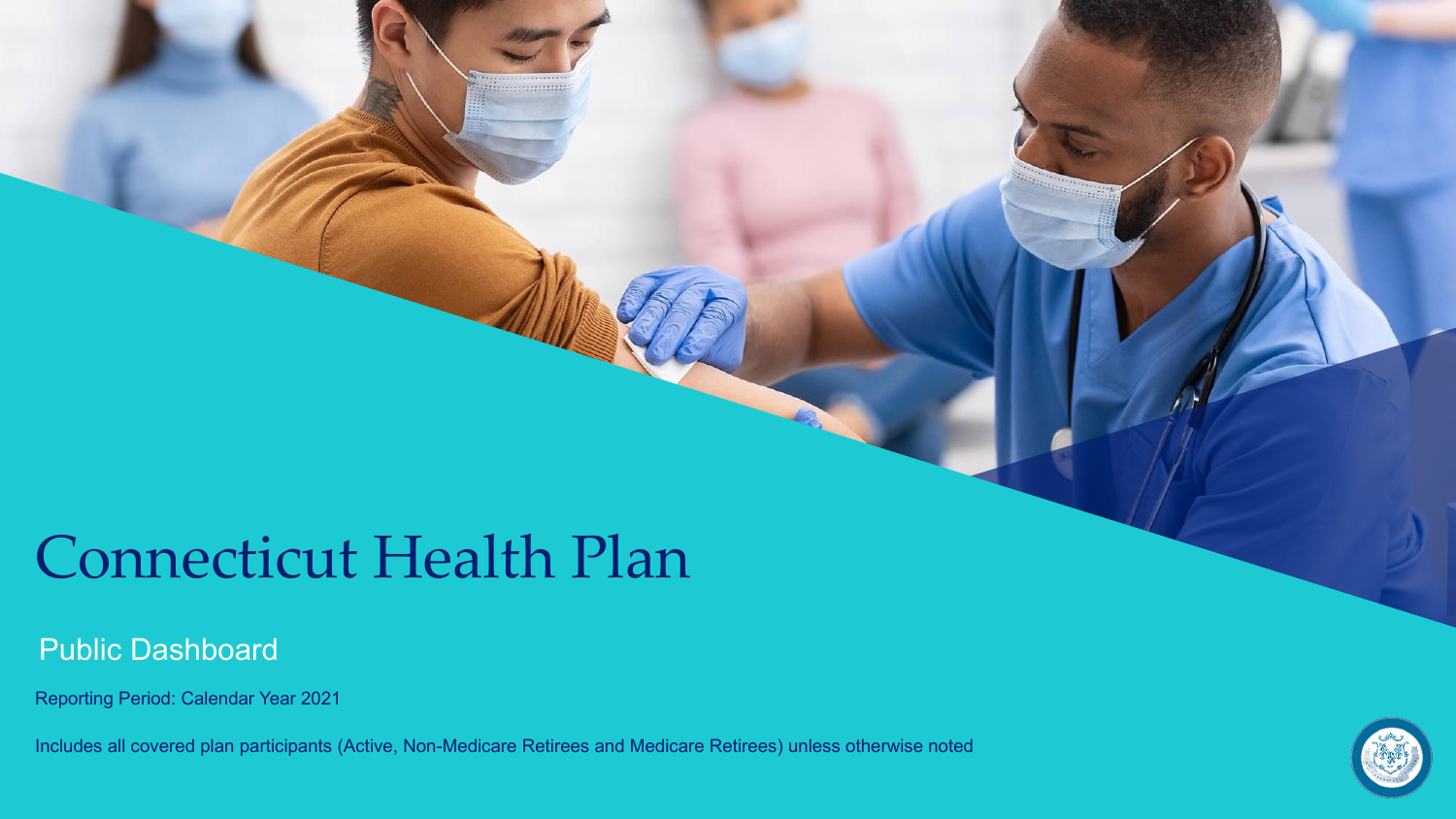# │Table of Contents

**Page 3 – Enrollment (Actives) Page 4 – Enrollment (Retirees) Page 5 – Plan Paid By Setting Page 9 – Plan Paid By Age Band and Gender Page 13 – Emergency Room Visits Page 17 – Top 15 Drugs Page 21 – Top 15 Prescription Drug Disease Indications Page 25 – Top 15 Diagnosis Categories for Medical Claims Page 29 – Distribution of Claims By Membership**

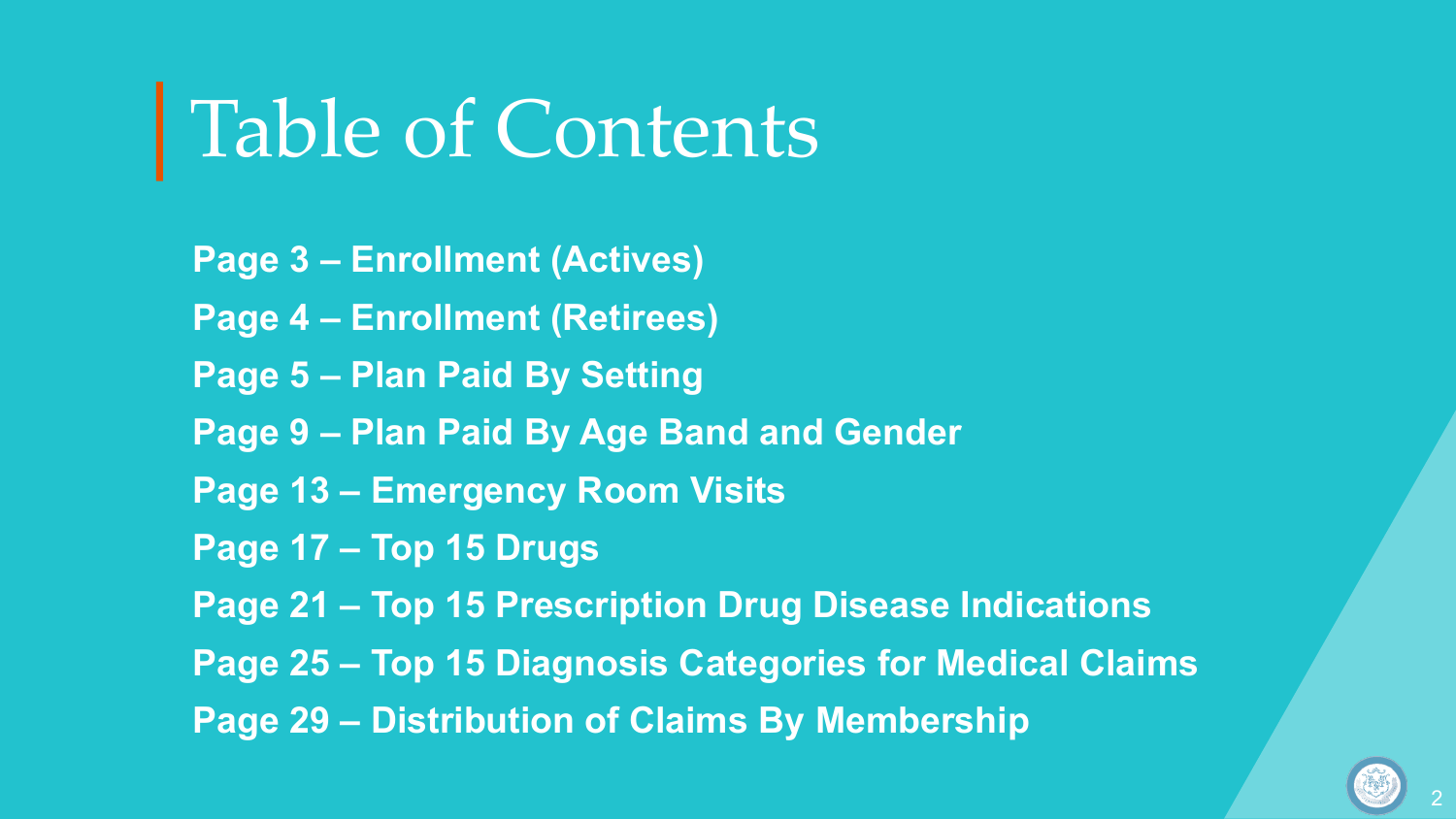## Enrollment: Actives *Calendar Year 2021*

Average Employee and Dependent Counts



| <b>Average Employee and Dependent Counts</b> |                                 |                                  |                              |                   |  |
|----------------------------------------------|---------------------------------|----------------------------------|------------------------------|-------------------|--|
| Line of<br><b>Business</b>                   | <b>Employee</b><br><b>Count</b> | <b>Dependent</b><br><b>Count</b> | <b>Total</b><br><b>Count</b> | PEPM <sup>1</sup> |  |
| Partnership                                  | 26,146                          | 34,729                           | 60,875                       | \$1,095.99        |  |
| <b>State</b>                                 | 50,191                          | 72,025                           | 122,217                      | \$1,324.19        |  |
| Total                                        | 76,338                          | 106,755                          | 183,092                      | \$1,246.03        |  |

*<sup>1</sup> Per Employee Per Month* 

*<sup>2</sup> Partnership is higher due to membership located in counties that have a higher average cost of care, Regional pricing adjustments account for this disparity.*

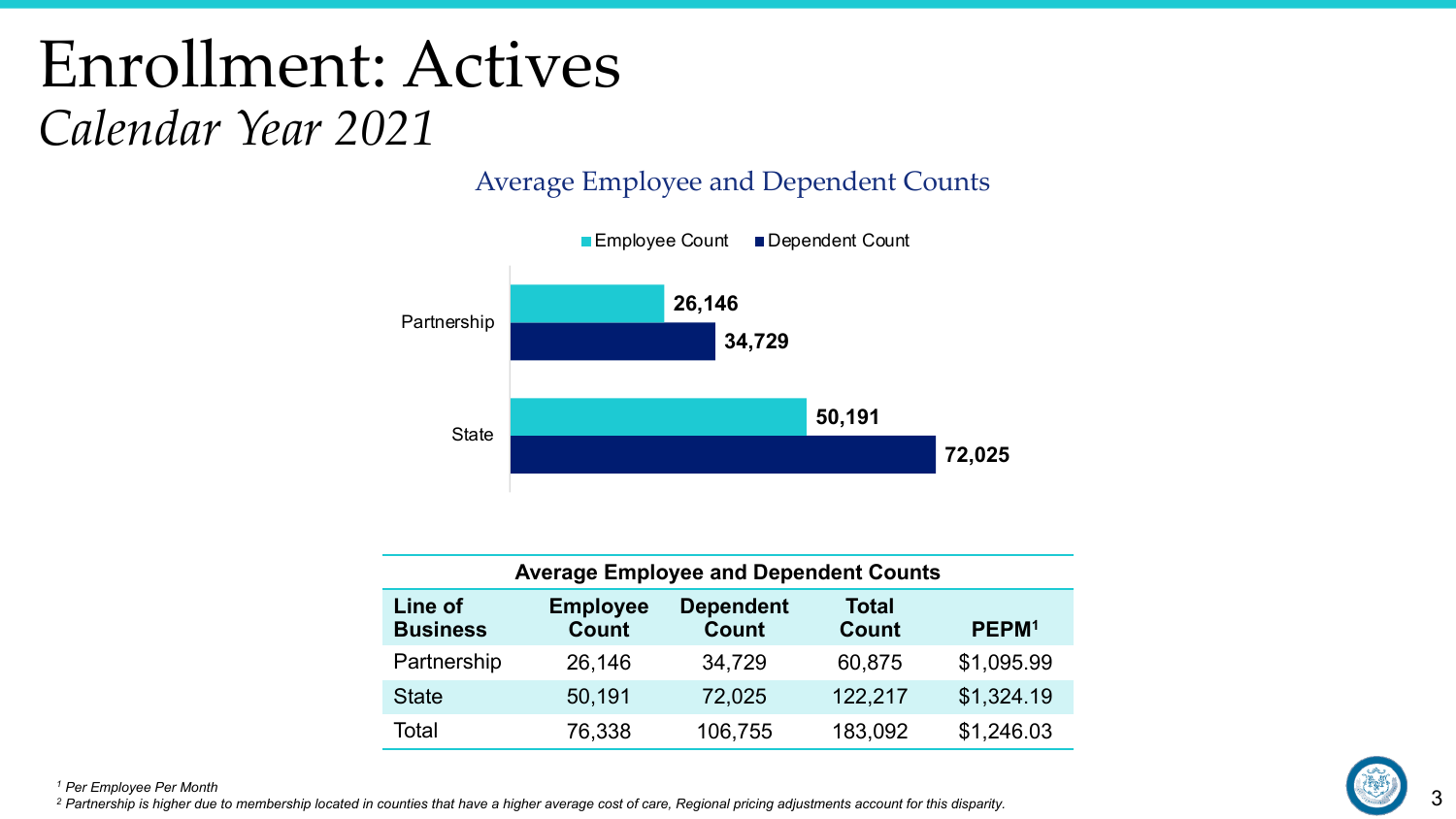## Enrollment: Retirees *Calendar Year 2021*



#### Average Retiree and Dependent Counts

| <b>Average Retiree and Dependent Counts</b> |                                |                                  |                       |                   |  |
|---------------------------------------------|--------------------------------|----------------------------------|-----------------------|-------------------|--|
| <b>Status</b>                               | <b>Retiree</b><br><b>Count</b> | <b>Dependent</b><br><b>Count</b> | Total<br><b>Count</b> | PEPM <sup>1</sup> |  |
| Non-Medicare<br><b>Retirees</b>             | 14,408                         | 18,983                           | 33,391                | \$1,576           |  |
| Medicare<br><b>Retirees</b>                 | 40,477                         | 14,052                           | 54,529                | \$1,209           |  |

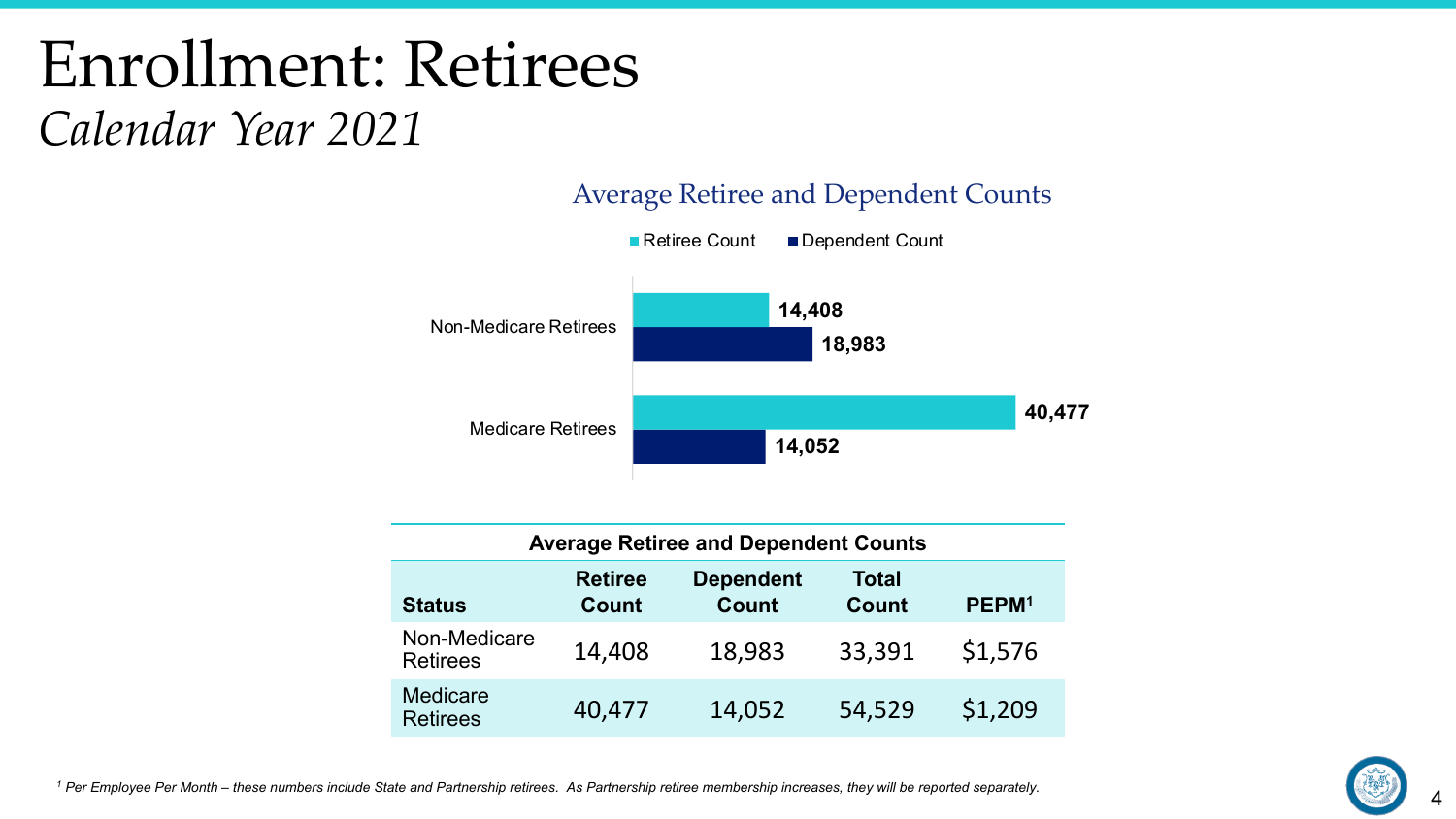## Plan Paid By Setting – State Plan Active Population *Calendar Year 2021*

Current vs Prior

in Medical

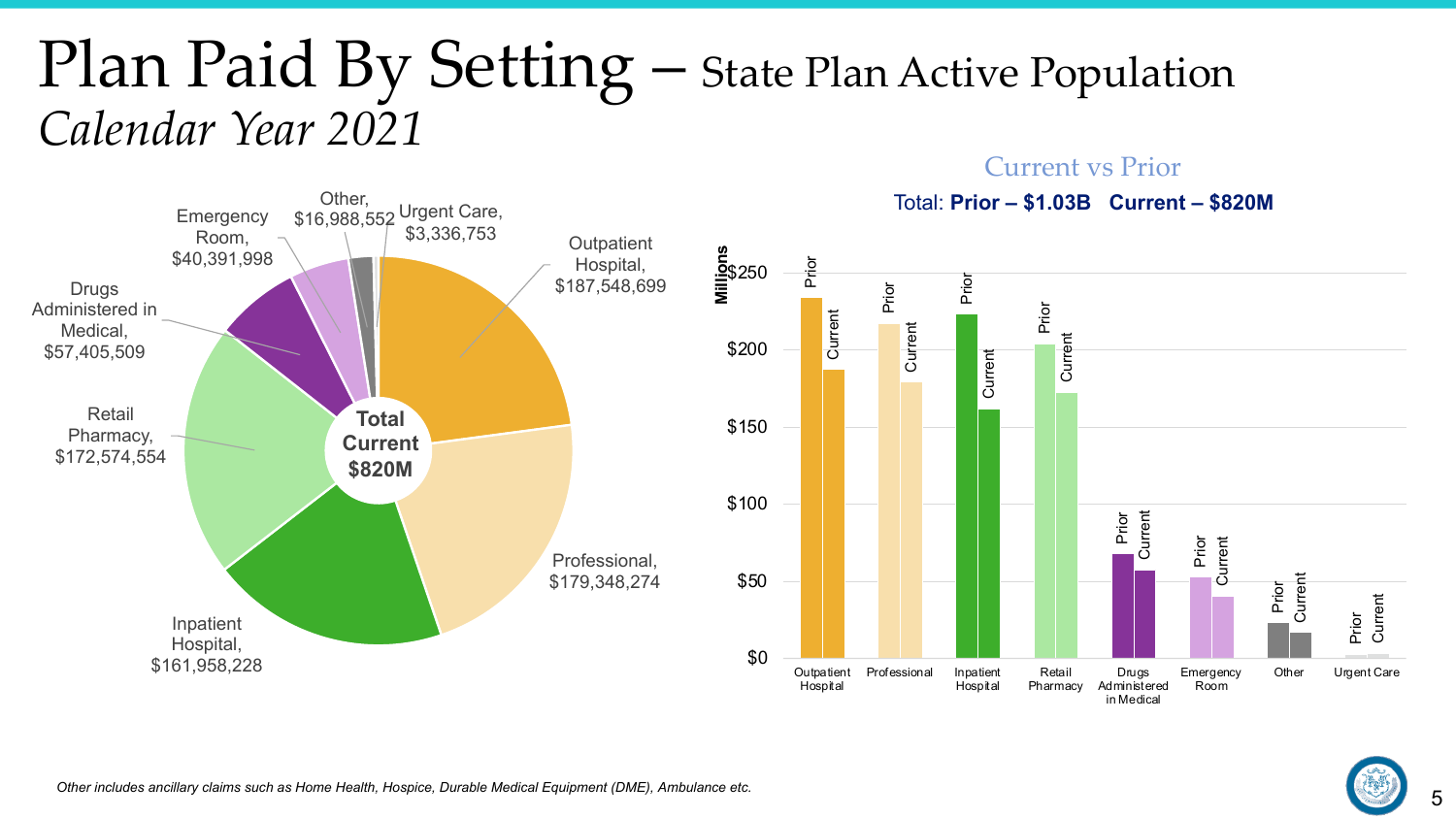## Plan Paid By Setting – State Plan Non-Medicare Retirees *Calendar Year 2021*



#### Total: **Prior – \$379M Current – \$315M**

in Medical



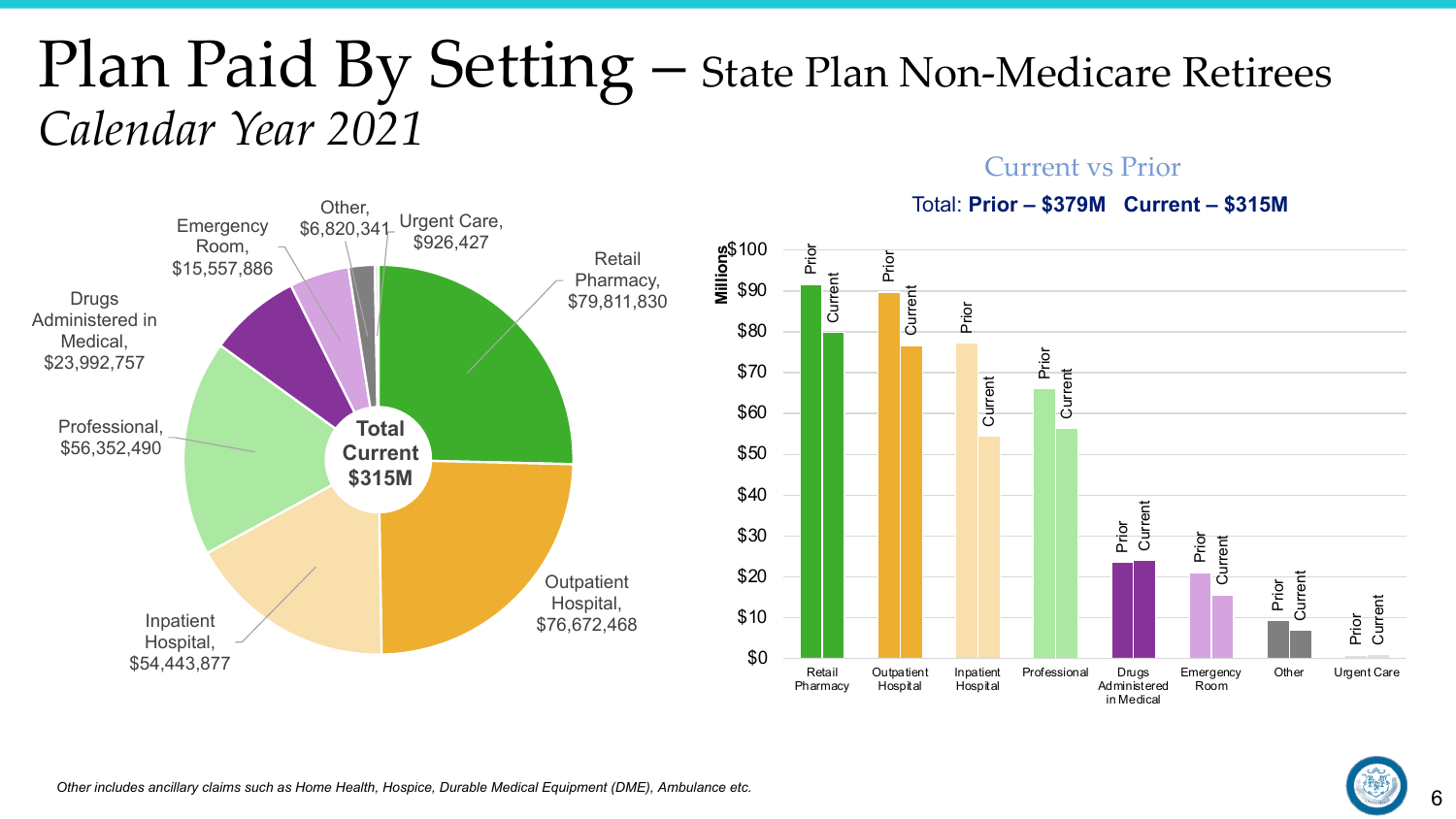#### Plan Paid By Setting – State Plan Medicare Retirees *Calendar Year 2021* Current vs Prior



7

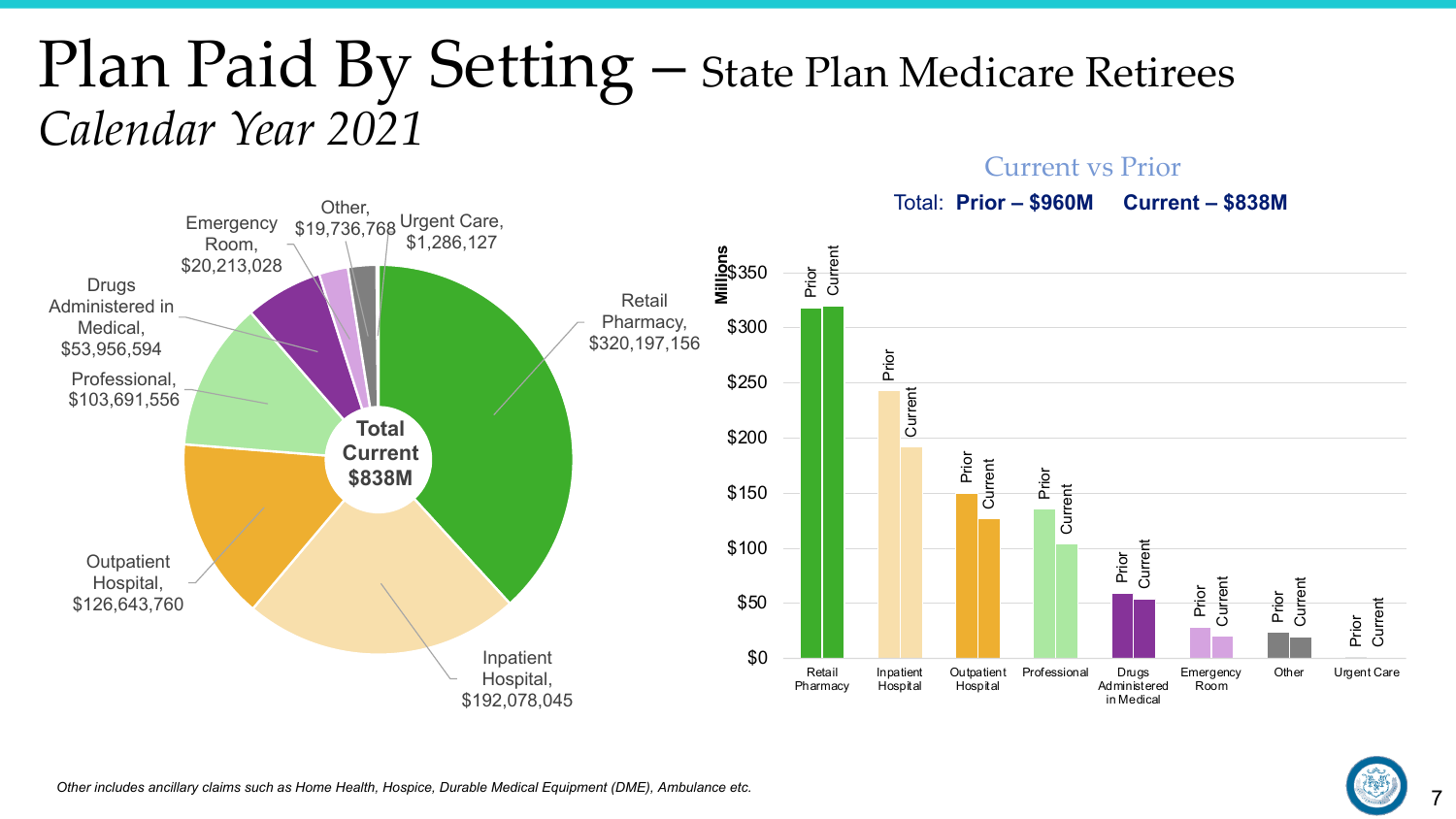## Plan Paid By Setting – Partnership Plan (includes retirees) *Calendar Year 2021*

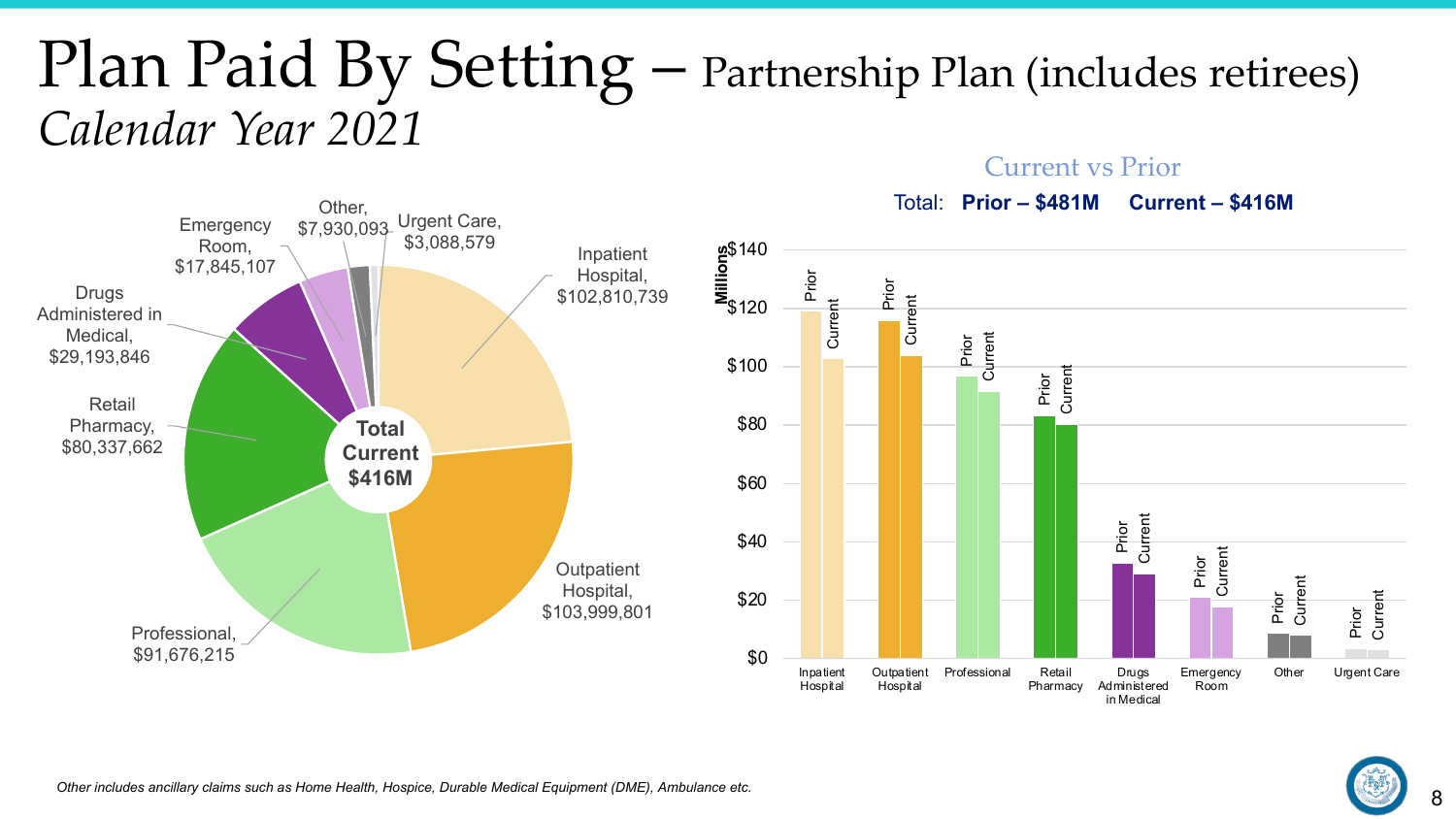#### Plan Paid By Age and Gender – State Plan Active Population *Calendar Year 2021*

#### Plan Paid By Age Band and Gender



Plan Paid By Age Band

 $\blacksquare$  Female  $\blacksquare$  Male

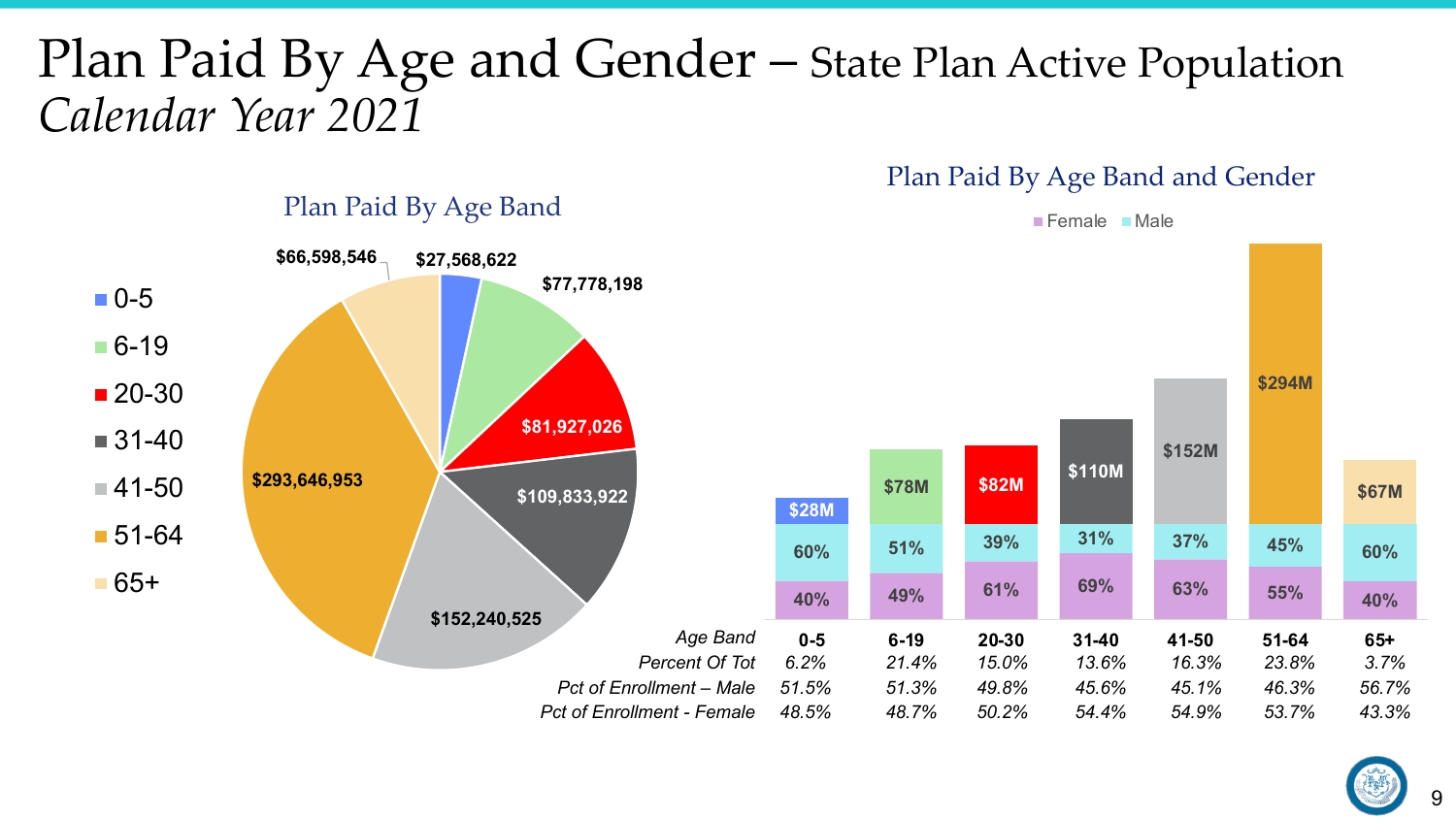#### Plan Paid By Age and Gender – State Plan Non-Medicare *Calendar Year 2021*



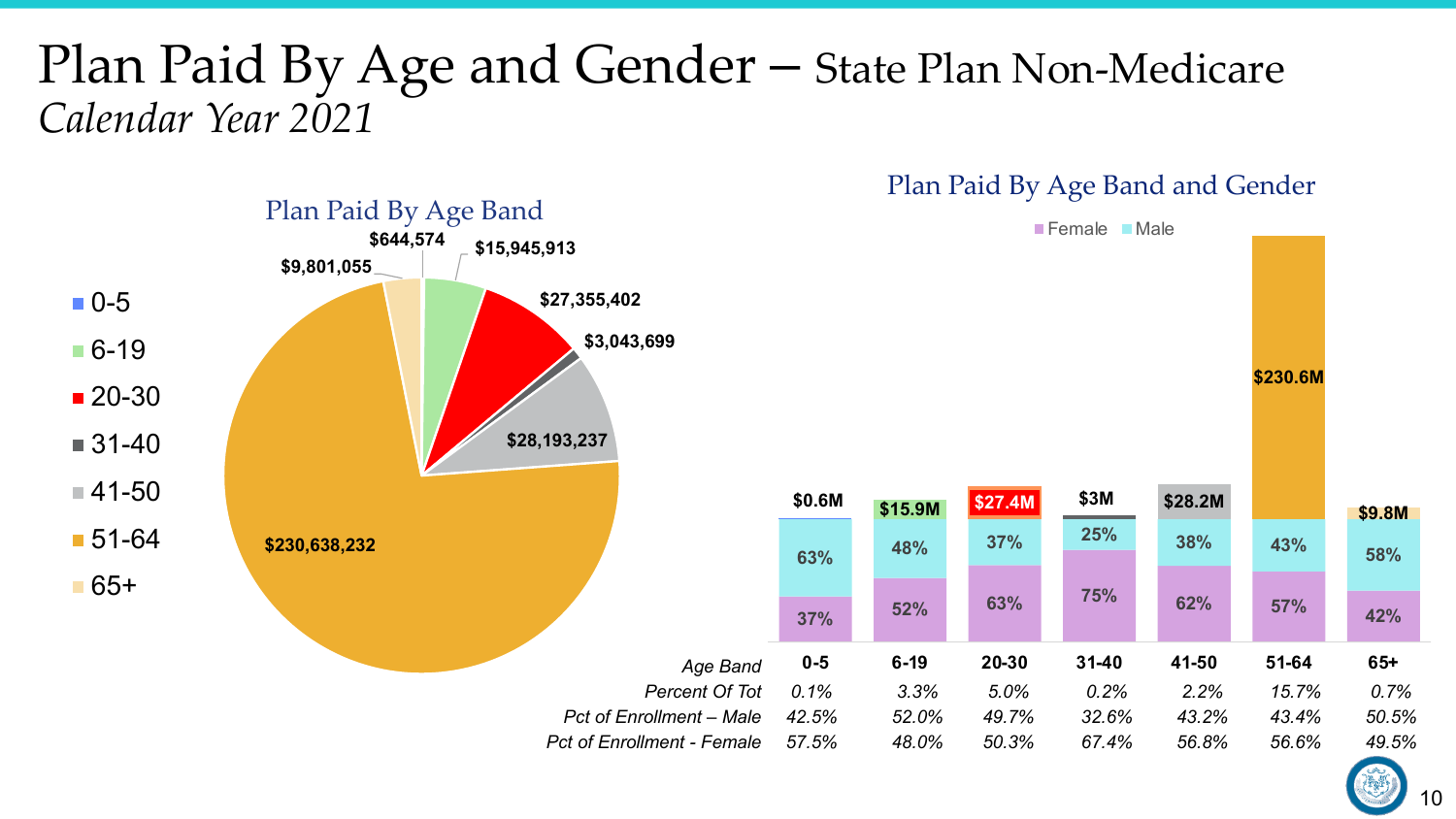#### Plan Paid By Age and Gender – State Plan Medicare Retirees *Calendar Year 2021*



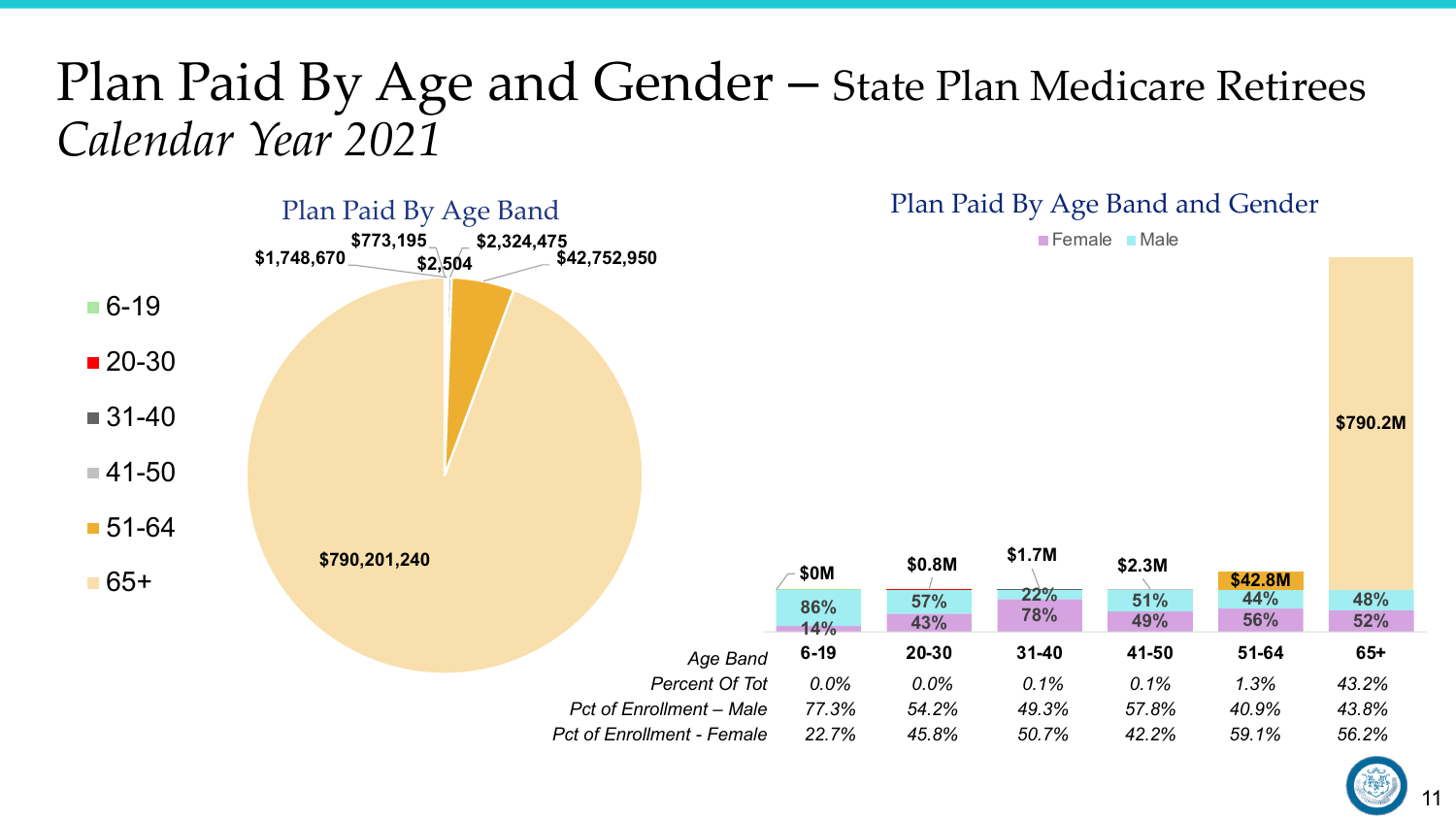#### Plan Paid By Age and Gender – Partnership Plan (includes retirees) *Calendar Year 2021* Plan Paid By Age Band and Gender



Plan Paid By Age Band

 $\blacksquare$  Female  $\blacksquare$  Male



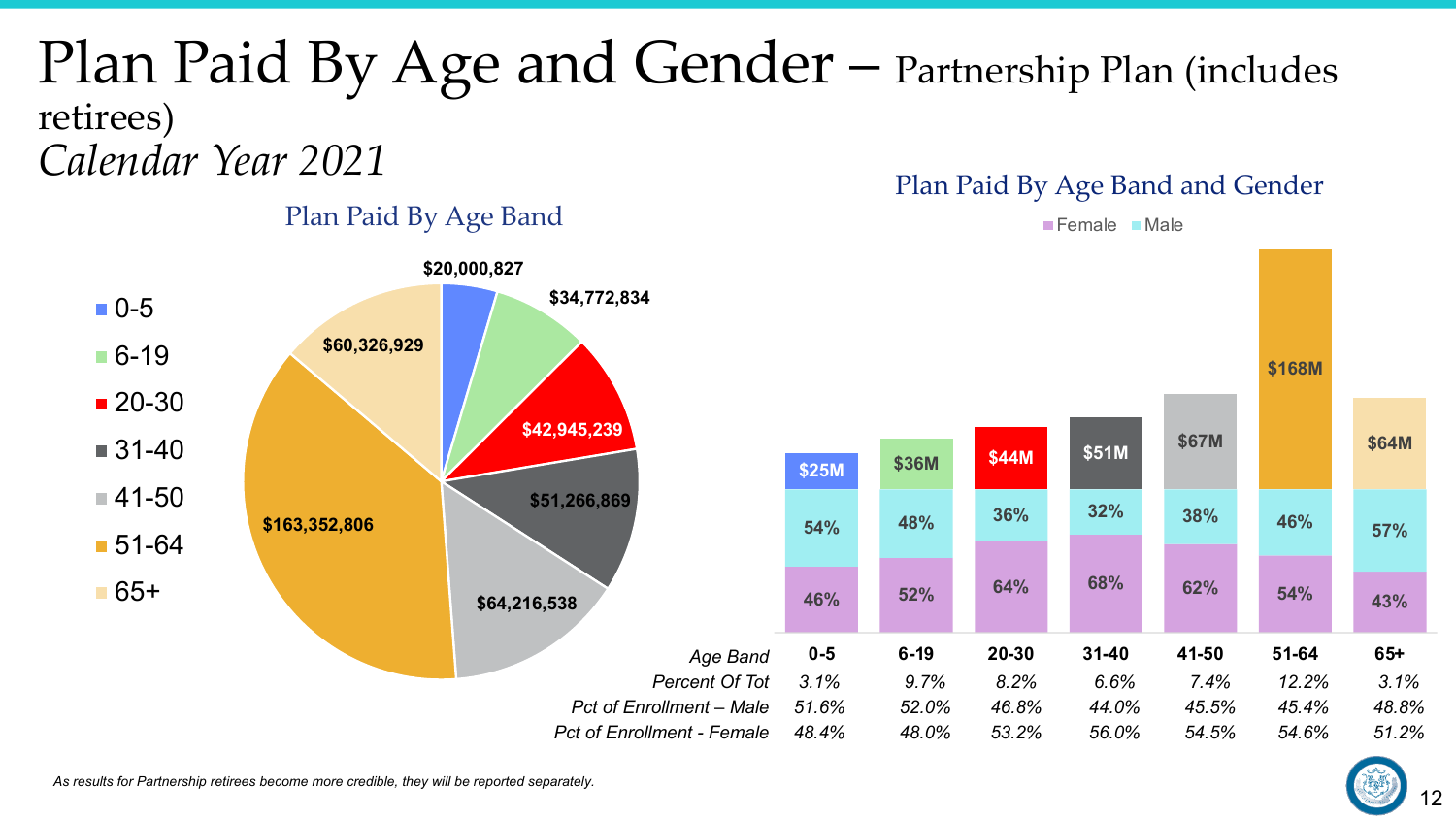### Emergency Room Visits - State Plan Active Population *Calendar Year 2021*

#### ER Visits Per Month Avoidable ER Visits\*



| <b>State Fiscal</b> |        | Visits per 1,000                     |
|---------------------|--------|--------------------------------------|
| Year                |        | <b>Total ER Visits Covered Lives</b> |
| Current             | 22,129 | 182                                  |
| Prior               | 26,882 | 221                                  |



*\*Avoidable ER visits are those that could have been handled in a non-acute setting (e.g., a doctor's office, clinic, urgent care facility or telehealth)*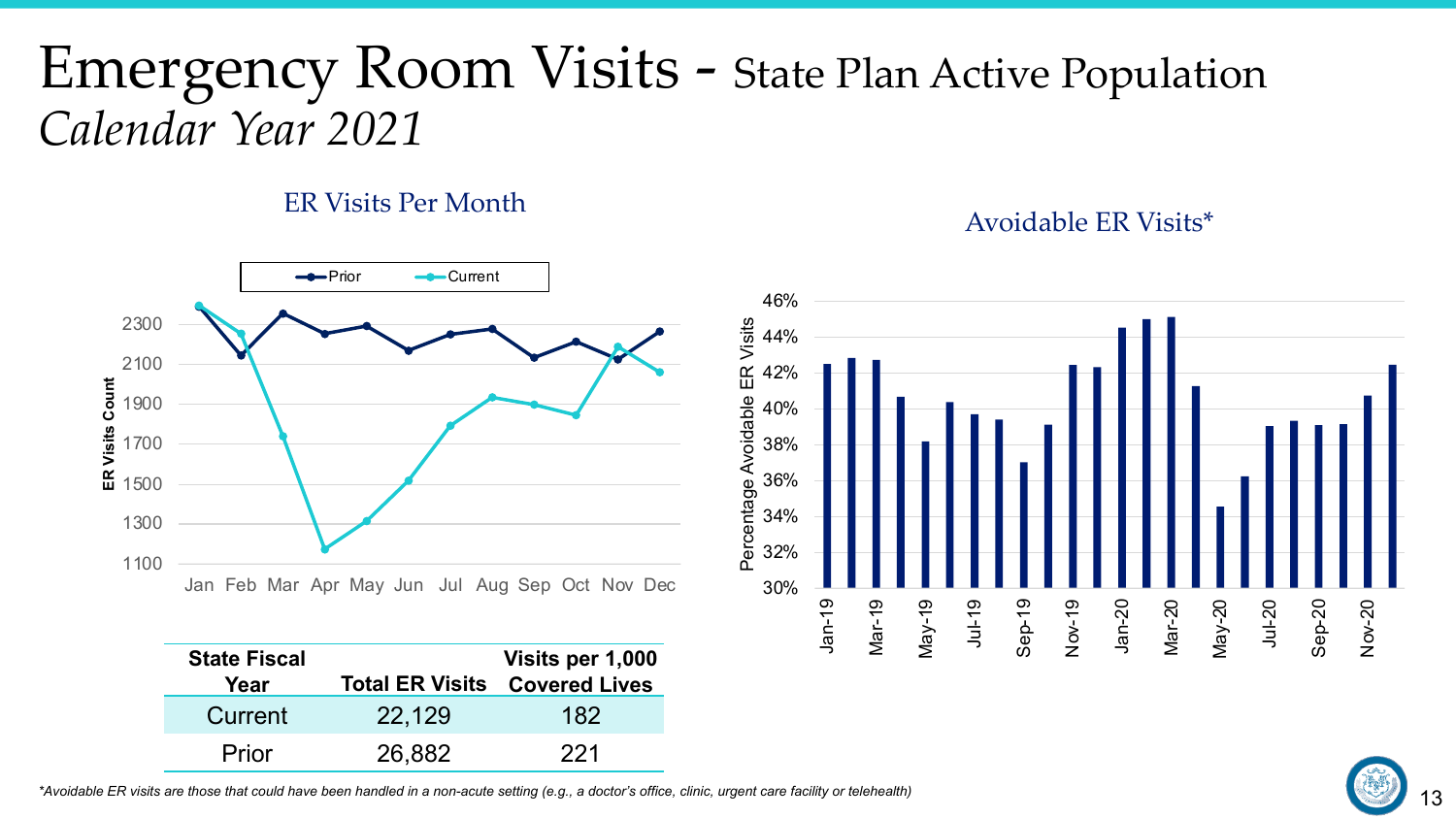#### Emergency Room Visits - State Plan Non-Medicare Retirees *Calendar Year 2021*

#### ER Visits Per Month Avoidable ER Visits\*



| <b>State Fiscal</b> |        | Visits per 1,000                     |
|---------------------|--------|--------------------------------------|
| Year                |        | <b>Total ER Visits Covered Lives</b> |
| Current             | 8,609  | 258                                  |
| Prior               | 10.394 | 315                                  |



*\*Avoidable ER visits are those that could have been handled in a non-acute setting (e.g., a doctor's office, clinic, urgent care facility or telehealth)*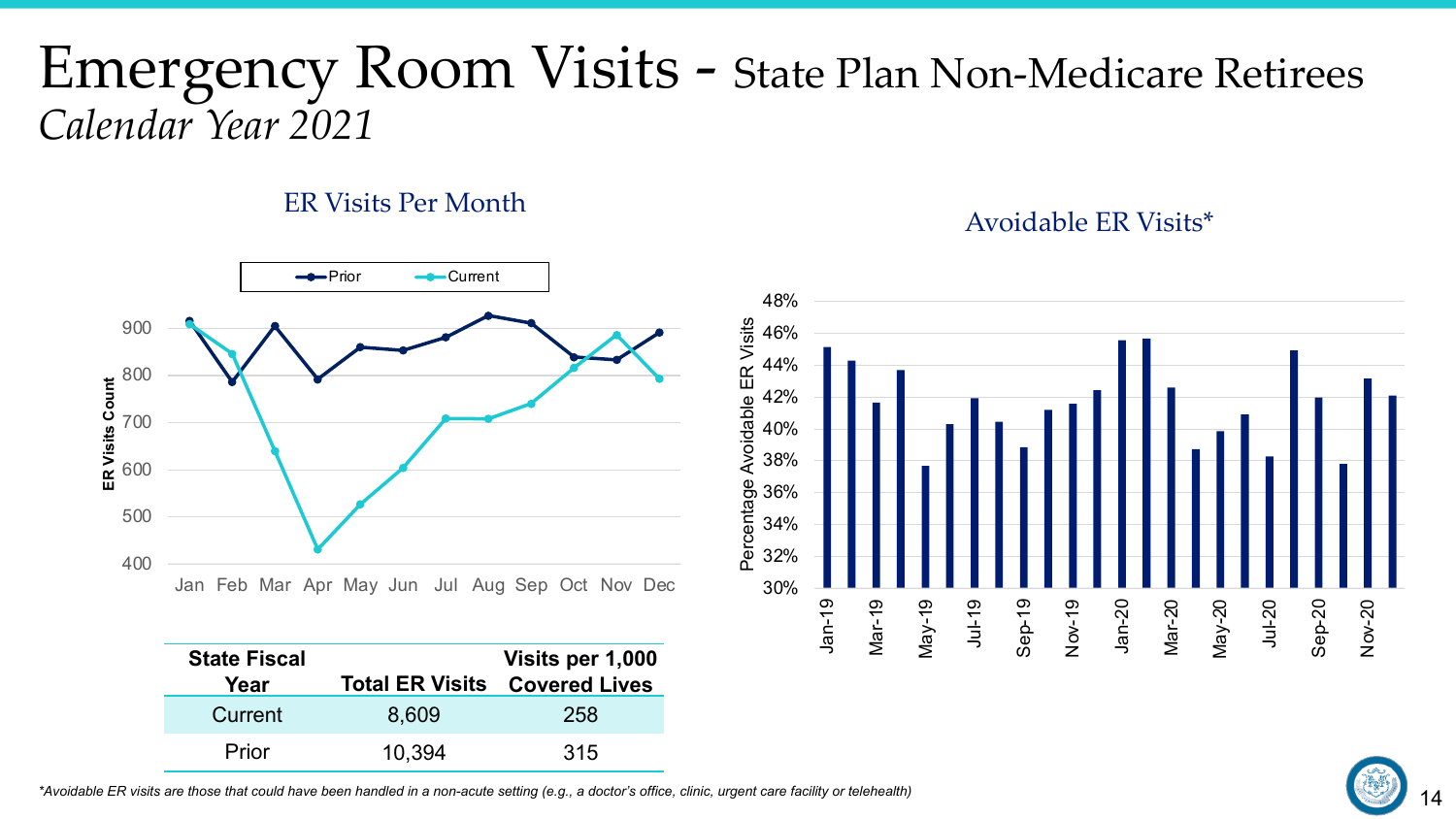#### Emergency Room Visits - State Plan Medicare Retirees *Calendar Year 2021*

#### ER Visits Per Month Avoidable ER Visits\*



| <b>State Fiscal</b><br>Year |        | Visits per 1,000<br><b>Total ER Visits Covered Lives</b> |
|-----------------------------|--------|----------------------------------------------------------|
| Current                     | 24,135 | 443                                                      |
| Prior                       | 28,745 | 542                                                      |



*\*Avoidable ER visits are those that could have been handled in a non-acute setting (e.g., a doctor's office, clinic, urgent care facility or telehealth)*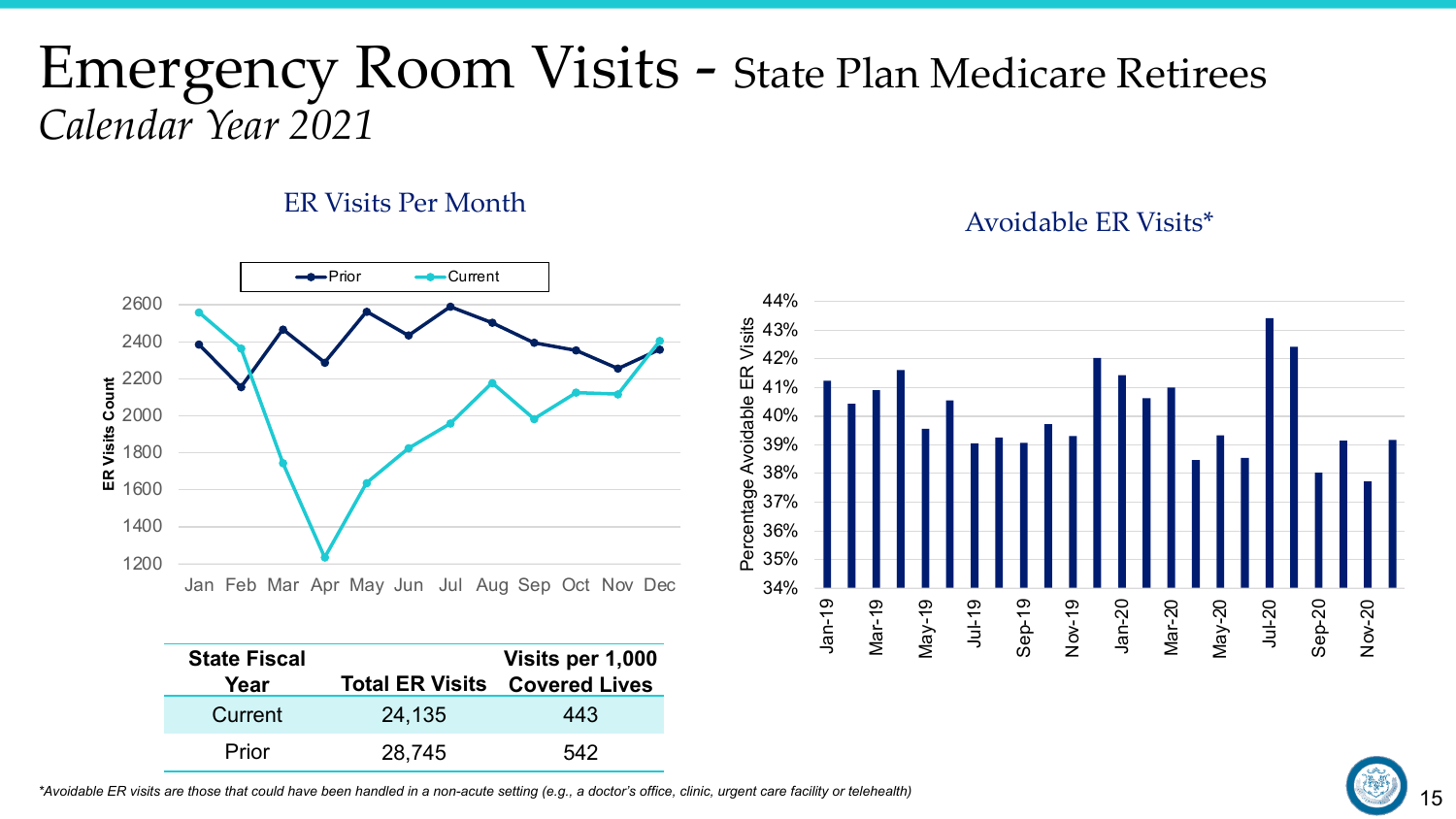#### Emergency Room Visits - Partnership Plan (includes retirees) *Calendar Year 2021*

Percentage Avoidable ER Visits

Avoidable ER Visits

#### ER Visits Per Month Avoidable ER Visits\*



| <b>State Fiscal</b><br>Year |       | Visits per 1,000<br><b>Total ER Visits Covered Lives</b> |
|-----------------------------|-------|----------------------------------------------------------|
| Current                     | 8,583 | 140                                                      |
| Prior                       | 9.404 | 167                                                      |

#### 50% 48% 46% 44% 42% 40% 38% Percentage 36% 34% 32% 30% May-19 Sep-19 Nov-19 Jan-20 Mar-20 May-20 Jul-20 Sep-20 Jan-19 Jul-19 Nov-20 Mar-19



*\*Avoidable ER visits are those that could have been handled in a non-acute setting (e.g., a doctor's office, clinic, urgent care facility or telehealth). As Partnership retiree membership increases, they will be reported separately.*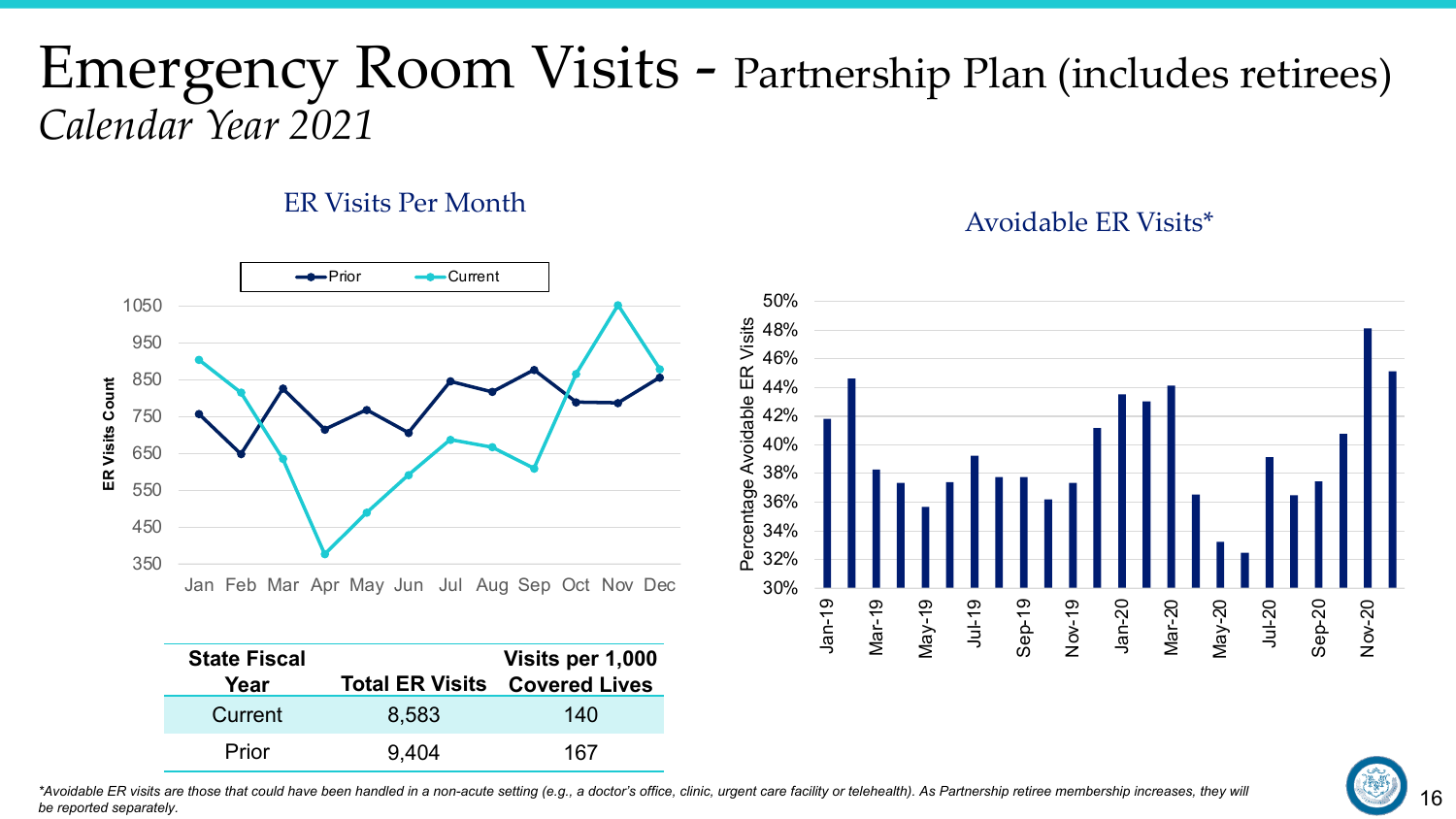## Top 15 Drugs – State Plan Active Population *Calendar Year 2021 By Plan Paid*

| Rank           | <b>Drug</b>             | <b>Disease Indication</b>        | <b>Total Plan Paid</b> | <b>Script Count</b> | <b>Cost Per Script</b> |
|----------------|-------------------------|----------------------------------|------------------------|---------------------|------------------------|
|                | <b>HUMIRA PEN</b>       | <b>Autoimmune Disease</b>        | \$9,449,299            | 2,096               | \$4,508                |
| 2 <sup>1</sup> | <b>STELARA</b>          | <b>Psoriasis</b>                 | \$5,499,510            | 539                 | \$10,203               |
| 3 <sup>2</sup> | <b>DUPIXENT</b>         | <b>Skin Disorders</b>            | \$4,436,316            | 1,541               | \$2,879                |
| 4              | <b>TRIKAFTA</b>         | <b>Cystic Fibrosis</b>           | \$3,698,985            | 151                 | \$24,497               |
| 5              | <b>EXONDYS 51</b>       | <b>Muscle Relaxant</b>           | \$2,667,584            | 40                  | \$66,690               |
| 6              | <b>REVLIMID</b>         | Oncology                         | \$2,575,906            | 157                 | \$16,407               |
| 7              | <b>TECFIDERA</b>        | <b>Multiple Sclerosis</b>        | \$2,571,193            | 408                 | \$6,302                |
| 8              | <b>VYVANSE</b>          | <b>ADHD</b>                      | \$2,490,173            | 8,670               | \$287                  |
| 9              | <b>XOLAIR</b>           | Asthma/COPD                      | \$2,435,863            | 1,056               | \$2,307                |
| 10             | <b>XYREM</b>            | Narcolepsy                       | \$2,084,578            | 149                 | \$13,990               |
| 11             | <b>ENBREL SURECLICK</b> | <b>Autoimmune Disease</b>        | \$1,930,784            | 735                 | \$2,627                |
| 12             | <b>BIKTARVY</b>         | <b>Viral Infections/HIV AIDS</b> | \$1,930,464            | 653                 | \$2,956                |
| 13             | <b>SKYRIZI</b>          | <b>Psoriasis</b>                 | \$1,829,123            | 147                 | \$12,443               |
| 14             | <b>OTEZLA</b>           | <b>Autoimmune Disease</b>        | \$1,808,291            | 848                 | \$2,132                |
| 15             | <b>OZEMPIC</b>          | <b>Diabetes</b>                  | \$1,579,823            | 2162                | \$731                  |

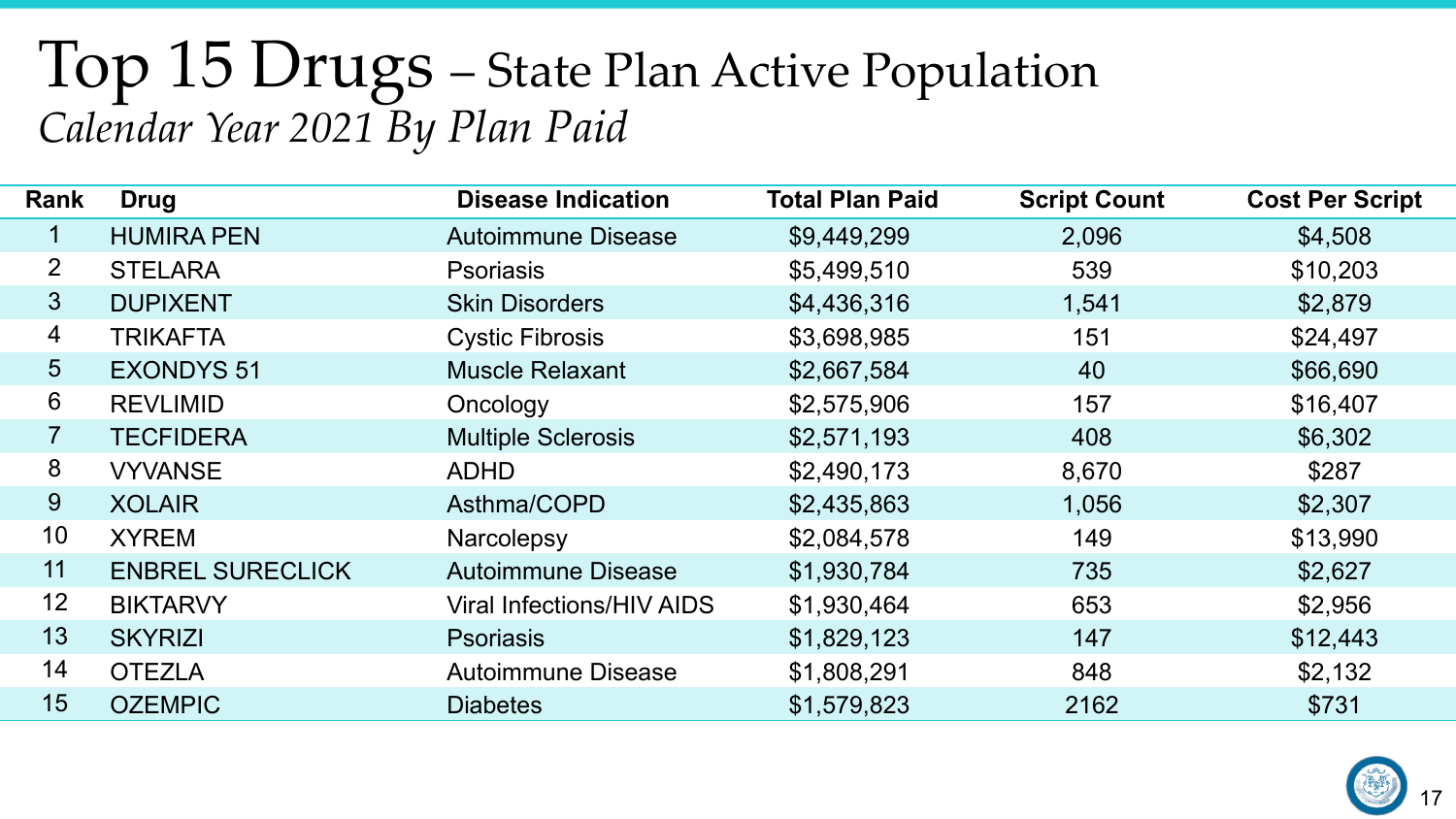### Top 15 Drugs – State Plan Non-Medicare Retirees *Calendar Year 2021 By Plan Paid*

| Rank           | <b>Drug</b>             | <b>Disease Indication</b> | <b>Total Plan Paid</b> | <b>Script Count</b> | <b>Cost Per Script</b> |
|----------------|-------------------------|---------------------------|------------------------|---------------------|------------------------|
| $\mathbf{1}$   | <b>HUMIRA PEN</b>       | <b>Autoimmune Disease</b> | \$4,439,779            | 788                 | \$5,634                |
| $\overline{2}$ | <b>STELARA</b>          | <b>Psoriasis</b>          | \$1,998,388            | 140                 | \$14,274               |
| 3 <sup>2</sup> | <b>REVLIMID</b>         | Oncology                  | \$1,921,897            | 131                 | \$14,671               |
| $\overline{4}$ | <b>DUPIXENT</b>         | <b>Skin Disorders</b>     | \$1,180,691            | 420                 | \$2,811                |
| 5              | TRIKAFTA                | <b>Cystic Fibrosis</b>    | \$1,160,318            | 50                  | \$23,206               |
| 6              | <b>ENBREL SURECLICK</b> | <b>Autoimmune Disease</b> | \$1,126,045            | 353                 | \$3,190                |
| $\overline{7}$ | <b>XOLAIR</b>           | Asthma/COPD               | \$1,055,050            | 355                 | \$2,972                |
| 8              | <b>TRULICITY</b>        | <b>Diabetes</b>           | \$935,494              | 1,004               | \$932                  |
| 9              | <b>OZEMPIC</b>          | <b>Diabetes</b>           | \$835,721              | 1,064               | \$785                  |
| 10             | <b>IBRANCE</b>          | Oncology                  | \$801,177              | 68                  | \$11,782               |
| 11             | <b>WIXELA INHUB</b>     | Asthma/COPD               | \$771,118              | 995                 | \$775                  |
| 12             | <b>IMBRUVICA</b>        | Oncology                  | \$753,236              | 62                  | \$12,149               |
| 13             | <b>VICTOZA</b>          | <b>Diabetes</b>           | \$731,208              | 789                 | \$927                  |
| 14             | <b>SKYRIZI</b>          | <b>Psoriasis</b>          | \$728,691              | 49                  | \$14,871               |
| 15             | <b>JANUVIA</b>          | <b>Diabetes</b>           | \$676,025              | 1339                | \$505                  |

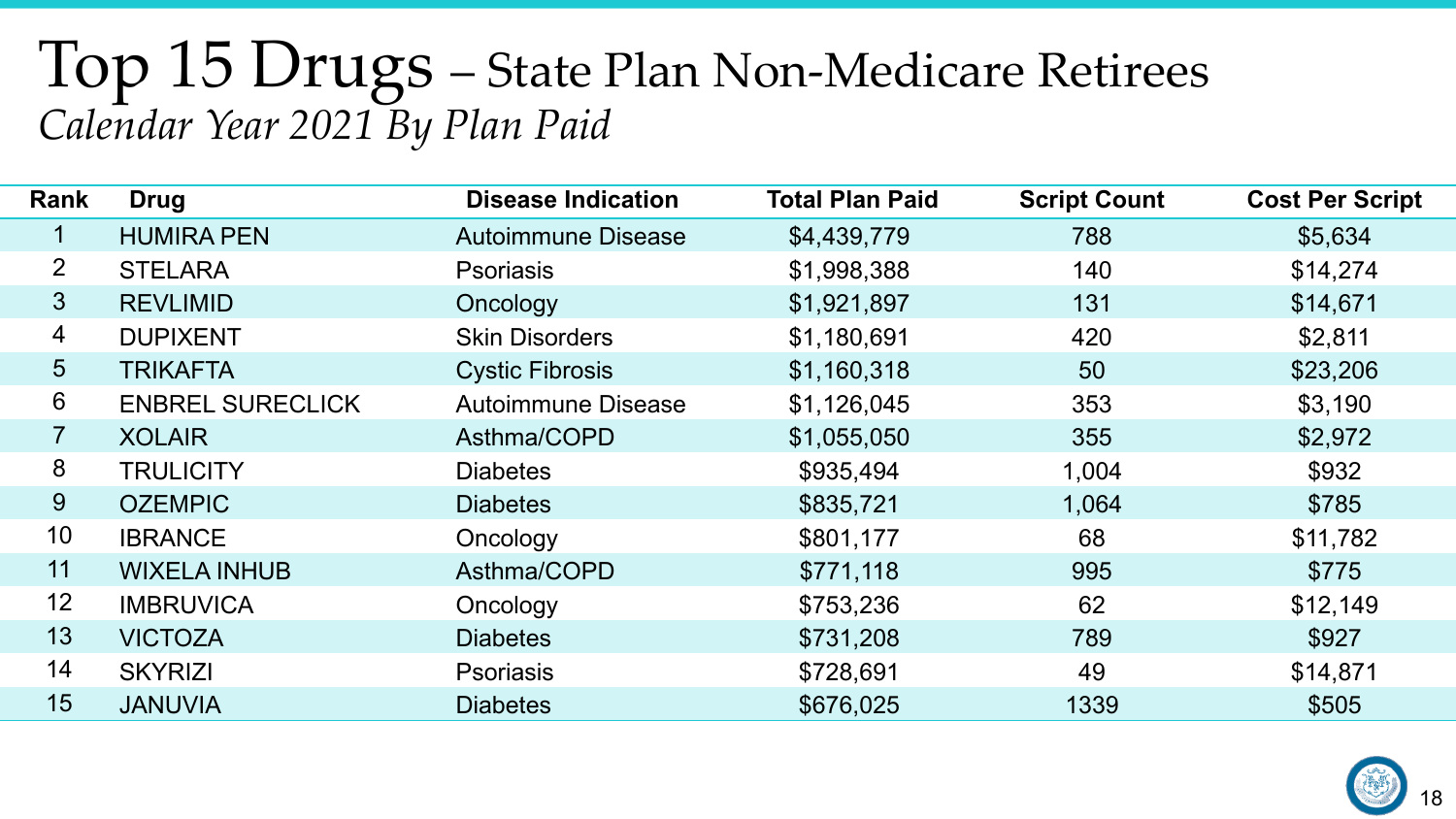### Top 15 Drugs – State Plan Medicare Retirees *Calendar Year 2021 By Plan Paid*

| Rank            | <b>Drug</b>             | <b>Disease Indication</b>                      | <b>Total Plan</b><br><b>Paid</b> | <b>Script Count</b> | <b>Cost Per</b><br><b>Script</b> |
|-----------------|-------------------------|------------------------------------------------|----------------------------------|---------------------|----------------------------------|
|                 | <b>ELIQUIS</b>          | <b>Blood Disorders</b>                         | \$11,649,297                     | 18,180              | \$641                            |
| $\overline{2}$  | <b>REVLIMID</b>         | Oncology                                       | \$10,229,660                     | 621                 | \$16,473                         |
| $\mathbf{3}$    | <b>IMBRUVICA</b>        | Oncology                                       | \$7,030,191                      | 502                 | \$14,004                         |
| $\overline{4}$  | <b>HUMIRA PEN</b>       | <b>Autoimmune Disease</b>                      | \$6,467,537                      | 685                 | \$9,442                          |
| $5\overline{)}$ | <b>XARELTO</b>          | <b>Blood Disorders</b>                         | \$6,113,957                      | 8,265               | \$740                            |
| 6               | <b>JANUVIA</b>          | <b>Diabetes</b>                                | \$5,092,199                      | 6302                | \$808                            |
| $\overline{7}$  | <b>RESTASIS</b>         | Ophthalmology                                  | \$4,576,545                      | 4,348               | \$1,053                          |
| 8               | <b>XTANDI</b>           | Oncology                                       | \$3,784,206                      | 308                 | \$12,286                         |
| 9               | <b>MYRBETRIQ</b>        | <b>Overactive Bladder/Urinary Incontinence</b> | \$3,618,707                      | 6,157               | \$588                            |
| 10              | <b>TRULICITY</b>        | <b>Diabetes</b>                                | \$3,255,324                      | 3,014               | \$1,080                          |
| 11              | <b>IBRANCE</b>          | Oncology                                       | \$3,082,998                      | 234                 | \$13,175                         |
| 12              | <b>ENBREL SURECLICK</b> | <b>Autoimmune Disease</b>                      | \$3,035,193                      | 407                 | \$7,457                          |
| 13              | <b>STELARA</b>          | <b>Psoriasis</b>                               | \$3,024,071                      | 142                 | \$21,296                         |
| 14              | <b>VICTOZA</b>          | <b>Diabetes</b>                                | \$3,014,413                      | 2,071               | \$1,456                          |
| 15              | <b>JARDIANCE</b>        | <b>Diabetes</b>                                | \$2,828,252                      | 3383                | \$836                            |

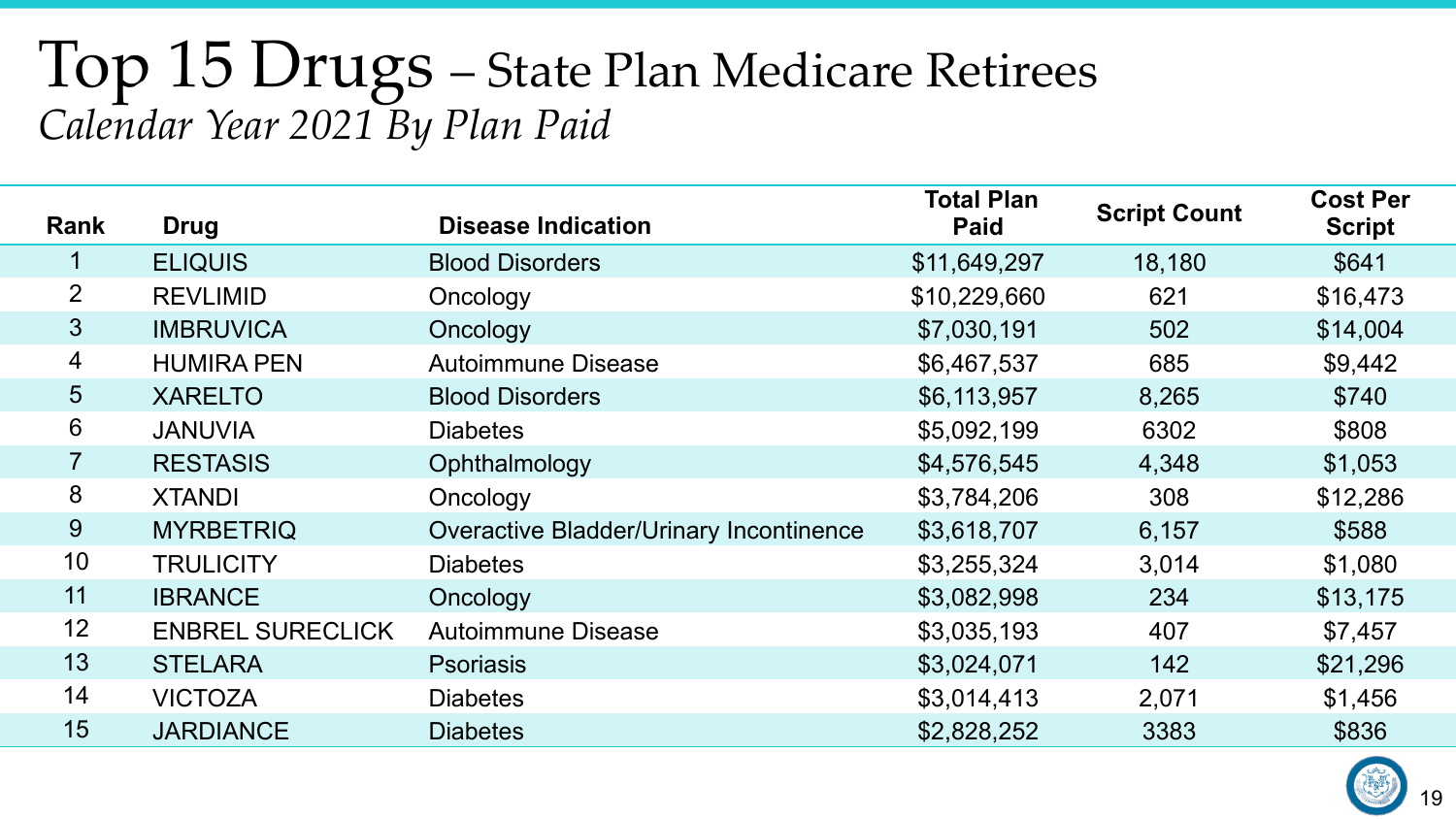### Top 15 Drugs – Partnership Plan (includes retirees) *Calendar Year 2021 By Plan Paid*

| Rank           | <b>Drug</b>             | <b>Disease Indication</b>        | <b>Total Plan Paid</b> | <b>Script Count</b> | <b>Cost Per Script</b> |
|----------------|-------------------------|----------------------------------|------------------------|---------------------|------------------------|
| $\mathbf 1$    | <b>HUMIRA PEN</b>       | <b>Autoimmune Disease</b>        | \$5,304,536            | 1,212               | \$4,377                |
| $\overline{2}$ | <b>REVLIMID</b>         | Oncology                         | \$1,675,052            | 102                 | \$16,422               |
| 3 <sup>2</sup> | <b>STELARA</b>          | <b>Psoriasis</b>                 | \$1,615,127            | 162                 | \$9,970                |
| 4              | <b>DUPIXENT</b>         | <b>Skin Disorders</b>            | \$1,586,958            | 570                 | \$2,784                |
| 5 <sup>5</sup> | <b>VYVANSE</b>          | <b>ADHD</b>                      | \$1,305,237            | 5,000               | \$261                  |
| 6              | <b>IMBRUVICA</b>        | Oncology                         | \$1,052,760            | 78                  | \$13,497               |
| $\overline{7}$ | <b>ENBREL SURECLICK</b> | <b>Autoimmune Disease</b>        | \$1,042,182            | 392                 | \$2,659                |
| 8              | <b>OTEZLA</b>           | <b>Autoimmune Disease</b>        | \$972,412              | 455                 | \$2,137                |
| 9              | <b>JAKAFI</b>           | Oncology                         | \$913,787              | 68                  | \$13,438               |
| 10             | <b>TRIKAFTA</b>         | <b>Cystic Fibrosis</b>           | \$858,312              | 39                  | \$22,008               |
| 11             | <b>SKYRIZI</b>          | <b>Psoriasis</b>                 | \$788,413              | 60                  | \$13,140               |
| 12             | <b>TECFIDERA</b>        | <b>Multiple Sclerosis</b>        | \$773,266              | 122                 | \$6,338                |
| 13             | <b>BIKTARVY</b>         | <b>Viral Infections/HIV AIDS</b> | \$767,023              | 274                 | \$2,799                |
| 14             | <b>IBRANCE</b>          | Oncology                         | \$740,693              | 67                  | \$11,055               |
| 15             | <b>AUBAGIO</b>          | <b>Multiple Sclerosis</b>        | \$722,139              | 111                 | \$6,506                |



*As Partnership retiree membership increases, they will be reported separately.*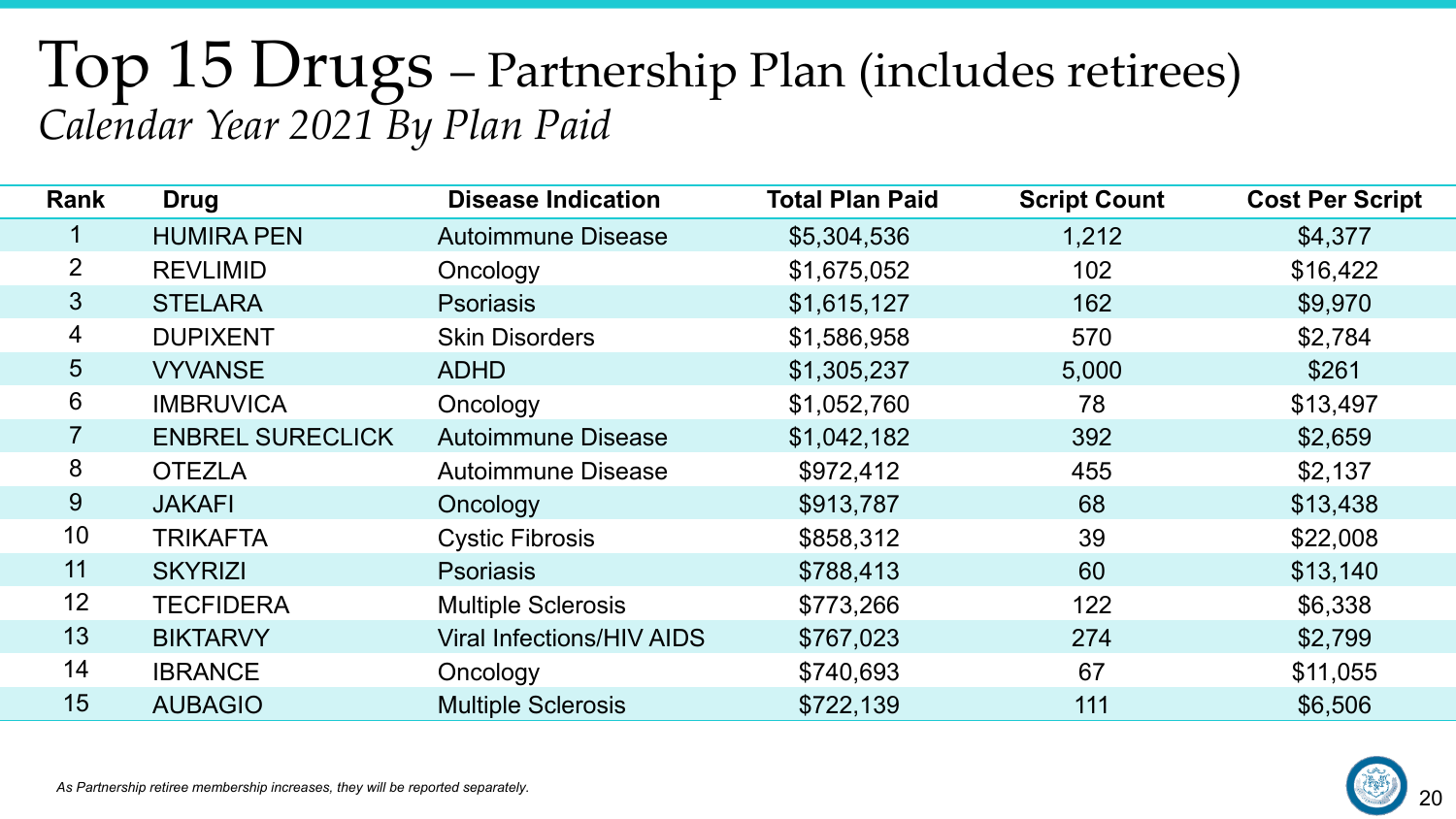#### Top 15 Prescription Drug Disease Indications State Plan Active Population *Calendar Year 2021 By Plan Paid*

| <b>Rank</b>     | <b>Disease Indication</b>              | <b>Plan Paid</b> | <b>Script Count</b> | <b>Cost Per Script</b> |
|-----------------|----------------------------------------|------------------|---------------------|------------------------|
|                 | <b>Autoimmune Disease</b>              | \$21,656,416     | 7,797               | \$2,778                |
| $\overline{2}$  | Oncology                               | \$14,440,659     | 6,620               | \$2,181                |
| $\mathfrak{S}$  | <b>Psoriasis</b>                       | \$9,971,075      | 2,071               | \$4,815                |
| 4               | <b>Diabetes</b>                        | \$9,863,039      | 43,604              | \$226                  |
| $5\overline{)}$ | <b>Skin Disorders</b>                  | \$9,747,600      | 53,284              | \$183                  |
| 6               | Asthma/COPD                            | \$8,697,418      | 65,837              | \$132                  |
|                 | <b>Multiple Sclerosis</b>              | \$7,602,859      | 1,599               | \$4,755                |
| 8               | <b>Viral Infections/HIV AIDS</b>       | \$7,325,866      | 3,277               | \$2,236                |
| 9               | <b>Cystic Fibrosis</b>                 | \$5,854,237      | 416                 | \$14,073               |
| 10              | <b>ADHD</b>                            | \$4,511,239      | 36,577              | \$123                  |
| 11              | <b>Blood Disorders</b>                 | \$4,169,256      | 9,522               | \$438                  |
| 12              | Mental Health/Neurorological Disorders | \$3,949,712      | 11,359              | \$348                  |
| 13              | Seizure Disorder                       | \$3,907,717      | 33,955              | \$115                  |
| 14              | Depression                             | \$3,661,894      | 84,331              | \$43                   |
| 15              | Cardiovascular/Hypertension            | \$3,593,671      | 123,225             | \$29                   |

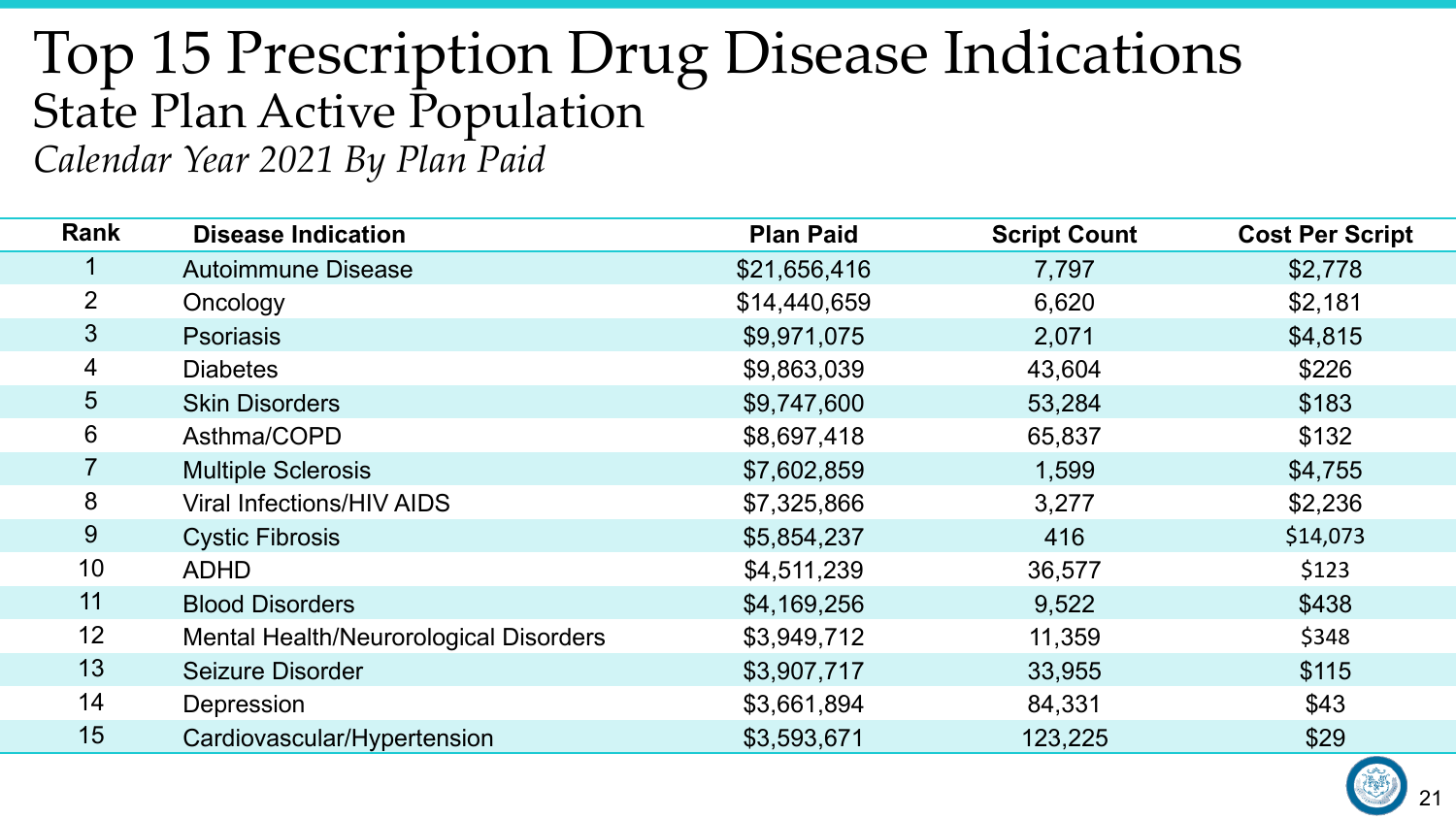## Top 15 Prescription Drug Disease Indications State Plan Non-Medicare Retirees

*Calendar Year 2021 By Plan Paid*

| Rank           | <b>Disease Indication</b>              | <b>Plan Paid</b> | <b>Script Count</b> | <b>Cost Per Script</b> |
|----------------|----------------------------------------|------------------|---------------------|------------------------|
|                | <b>Autoimmune Disease</b>              | \$9,949,557      | 3,005               | \$3,311                |
| $\overline{2}$ | <b>Diabetes</b>                        | \$8,019,361      | 23,045              | \$348                  |
| 3 <sup>2</sup> | Oncology                               | \$7,448,739      | 2,783               | \$2,677                |
| 4              | Asthma/COPD                            | \$4,998,611      | 23,276              | \$215                  |
| 5              | <b>Psoriasis</b>                       | \$4,259,126      | 744                 | \$5,725                |
| 6              | <b>Multiple Sclerosis</b>              | \$4,011,712      | 832                 | \$4,822                |
|                | <b>Skin Disorders</b>                  | \$3,401,528      | 18,584              | \$183                  |
| 8              | <b>Blood Disorders</b>                 | \$2,206,869      | 5,186               | \$426                  |
| 9              | <b>Viral Infections/HIV AIDS</b>       | \$2,189,508      | 922                 | \$2,375                |
| 10             | Depression                             | \$1,942,992      | 32,873              | \$59                   |
| 11             | Cardiovascular/Hypertension            | \$1,895,249      | 64,979              | \$29                   |
| 12             | <b>Lipid/Cholesterol Disorders</b>     | \$1,735,630      | 35,185              | \$49                   |
| 13             | Seizure Disorder                       | \$1,698,319      | 16,348              | \$104                  |
| 14             | Mental Health/Neurorological Disorders | \$1,663,829      | 5,721               | \$291                  |
| 15             | Pain Management                        | \$1,538,621      | 35,046              | \$44                   |
|                |                                        |                  |                     |                        |

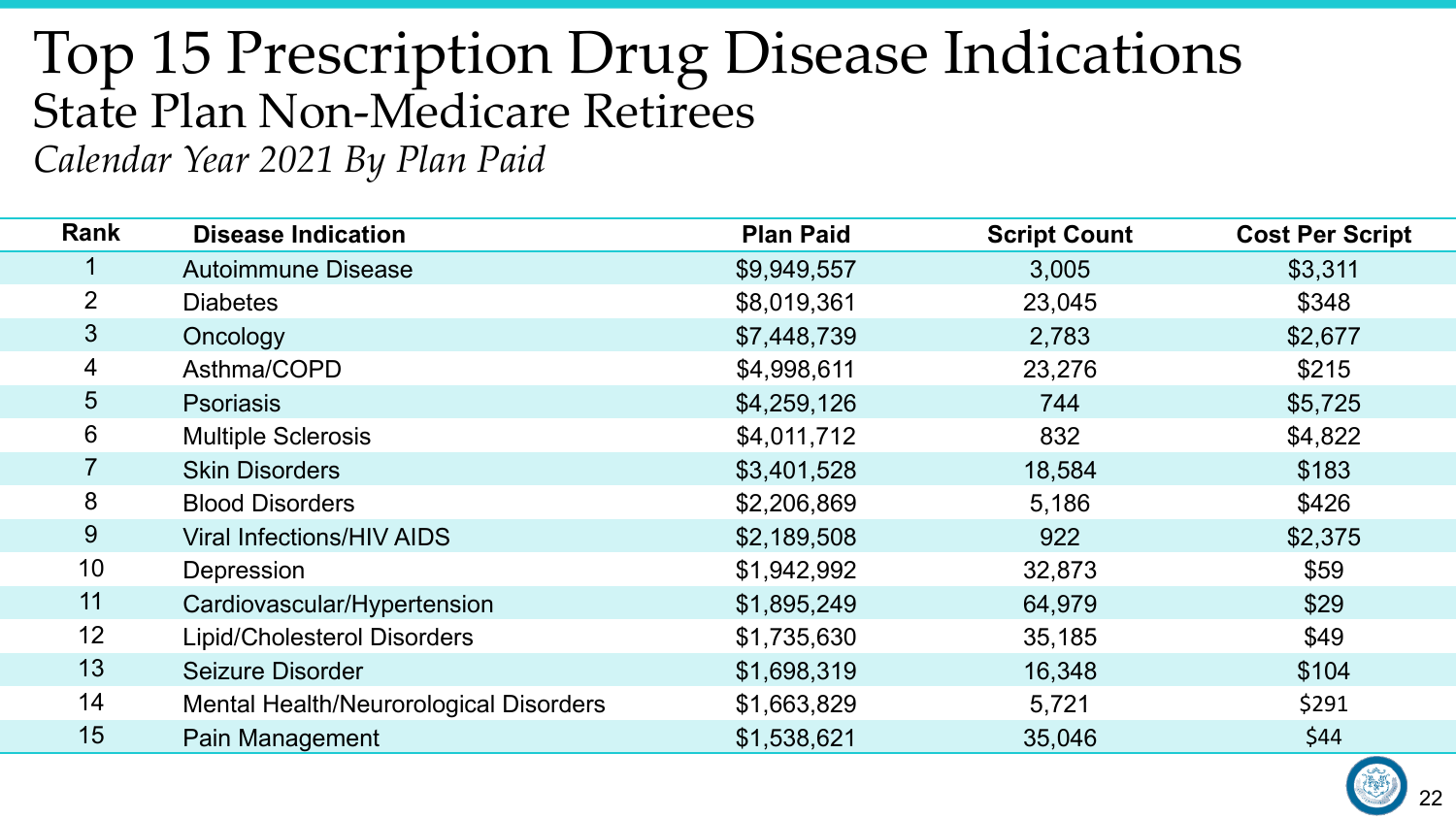## Top 15 Prescription Drug Disease Indications State Plan Medicare Retirees

*Calendar Year 2021 By Plan Paid*

| <b>Rank</b>    | <b>Disease Indication</b>           | <b>Plan Paid</b> | <b>Script Count</b> | <b>Cost Per Script</b> |
|----------------|-------------------------------------|------------------|---------------------|------------------------|
|                | Oncology                            | \$47,394,570     | 11,319              | \$4,187                |
| $\overline{2}$ | <b>Diabetes</b>                     | \$39,872,325     | 80,944              | \$493                  |
| 3 <sup>2</sup> | <b>Blood Disorders</b>              | \$26,718,958     | 49,462              | \$540                  |
| $\overline{4}$ | <b>Autoimmune Disease</b>           | \$23,017,867     | 5,508               | \$4,179                |
| 5 <sup>5</sup> | Asthma/COPD                         | \$20,419,023     | 67,204              | \$304                  |
| 6              | Cardiovascular/Hypertension         | \$13,773,255     | 301,828             | \$46                   |
| $\overline{7}$ | <b>Cardiovascular/Heart Disease</b> | \$13,062,617     | 18,400              | \$710                  |
| 8              | <b>Multiple Sclerosis</b>           | \$10,257,120     | 1,133               | \$9,053                |
| 9              | <b>Lipid/Cholesterol Disorders</b>  | \$9,911,711      | 143,004             | \$69                   |
| 10             | <b>Vaccines/Immunizing Agents</b>   | \$7,617,958      | 41,274              | \$185                  |
| 11             | <b>Psoriasis</b>                    | \$7,511,744      | 1,040               | \$7,223                |
| 12             | <b>Skin Disorders</b>               | \$7,505,490      | 36,450              | \$206                  |
| 13             | <b>Ulcer</b>                        | \$6,668,630      | 69,132              | \$96                   |
| 14             | Glaucoma                            | \$6,462,084      | 29,453              | \$219                  |
| 15             | Ophthalmology                       | \$6,432,706      | 14,013              | \$459                  |

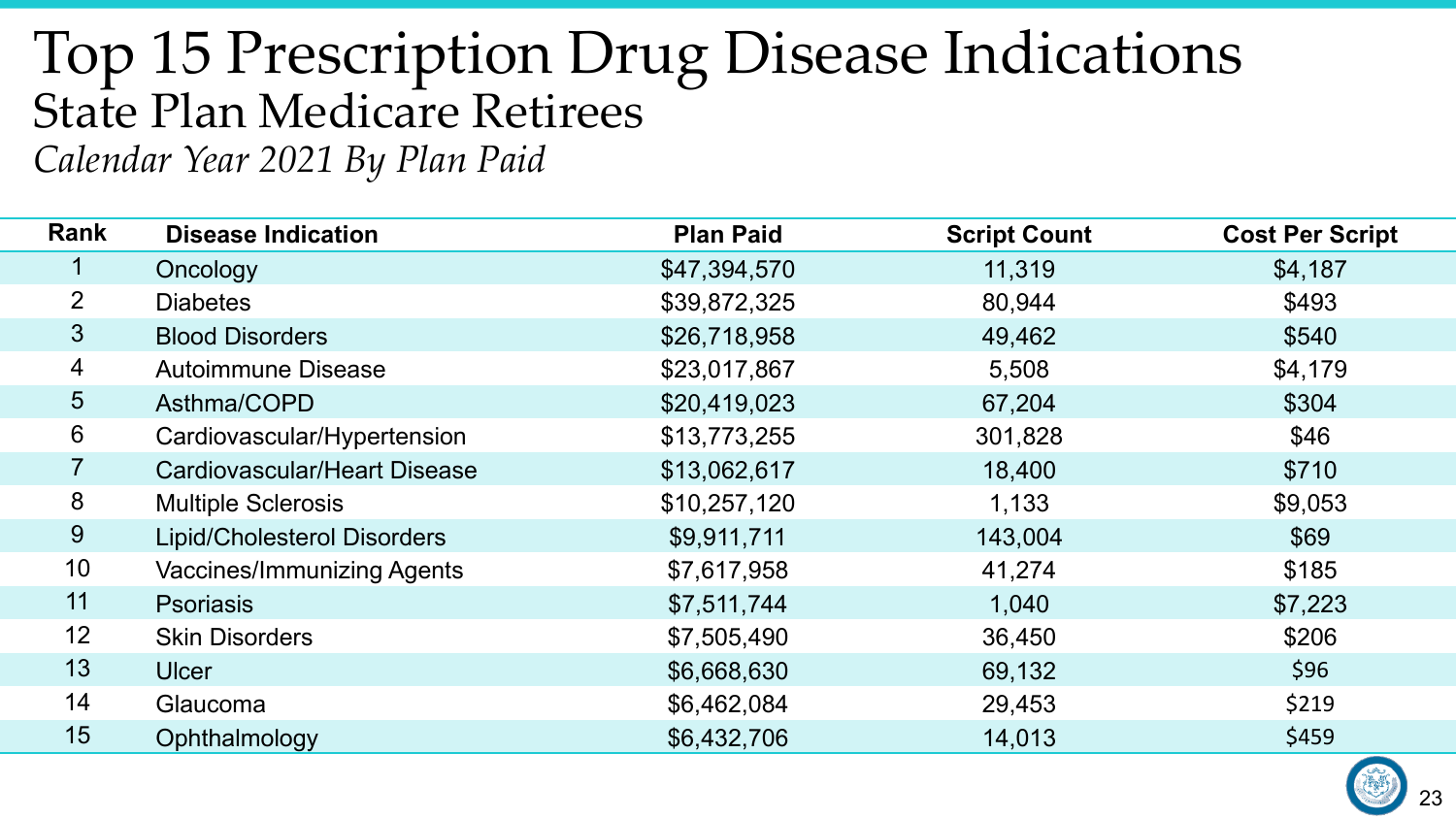#### Top 15 Prescription Drug Disease Indications Partnership Plan (includes retirees) *Calendar Year 2021 By Plan Paid*

| Rank           | <b>Disease Indication</b>              | <b>Plan Paid</b> | <b>Script Count</b> | <b>Cost Per Script</b> |
|----------------|----------------------------------------|------------------|---------------------|------------------------|
| 1              | <b>Autoimmune Disease</b>              | \$10,946,124     | 4,140               | \$2,644                |
| $\overline{2}$ | Oncology                               | \$9,769,055      | 3,175               | \$3,077                |
| 3 <sup>1</sup> | <b>Diabetes</b>                        | \$4,405,983      | 19,682              | \$224                  |
| $\overline{4}$ | <b>Multiple Sclerosis</b>              | \$4,018,822      | 788                 | \$5,100                |
| 5 <sup>5</sup> | <b>Skin Disorders</b>                  | \$3,936,454      | 23,270              | \$169                  |
| 6              | <b>Psoriasis</b>                       | \$3,494,616      | 883                 | \$3,958                |
| $\overline{7}$ | Asthma/COPD                            | \$3,115,945      | 25,205              | \$124                  |
| 8              | <b>Viral Infections/HIV AIDS</b>       | \$2,664,145      | 1,282               | \$2,078                |
| 9              | <b>ADHD</b>                            | \$2,147,579      | 18,605              | \$115                  |
| 10             | Mental Health/Neurorological Disorders | \$1,834,177      | 5,618               | \$326                  |
| 11             | Contraceptives                         | \$1,620,255      | 19,533              | \$83                   |
| 12             | Cardiovascular/Hypertension            | \$1,605,543      | 60,675              | \$26                   |
| 13             | <b>Seizure Disorder</b>                | \$1,537,974      | 15,367              | \$100                  |
| 14             | Depression                             | \$1,490,701      | 40,632              | \$37                   |
| 15             | <b>Vaccines/Immunizing Agents</b>      | \$1,443,439      | 14,962              | \$96                   |

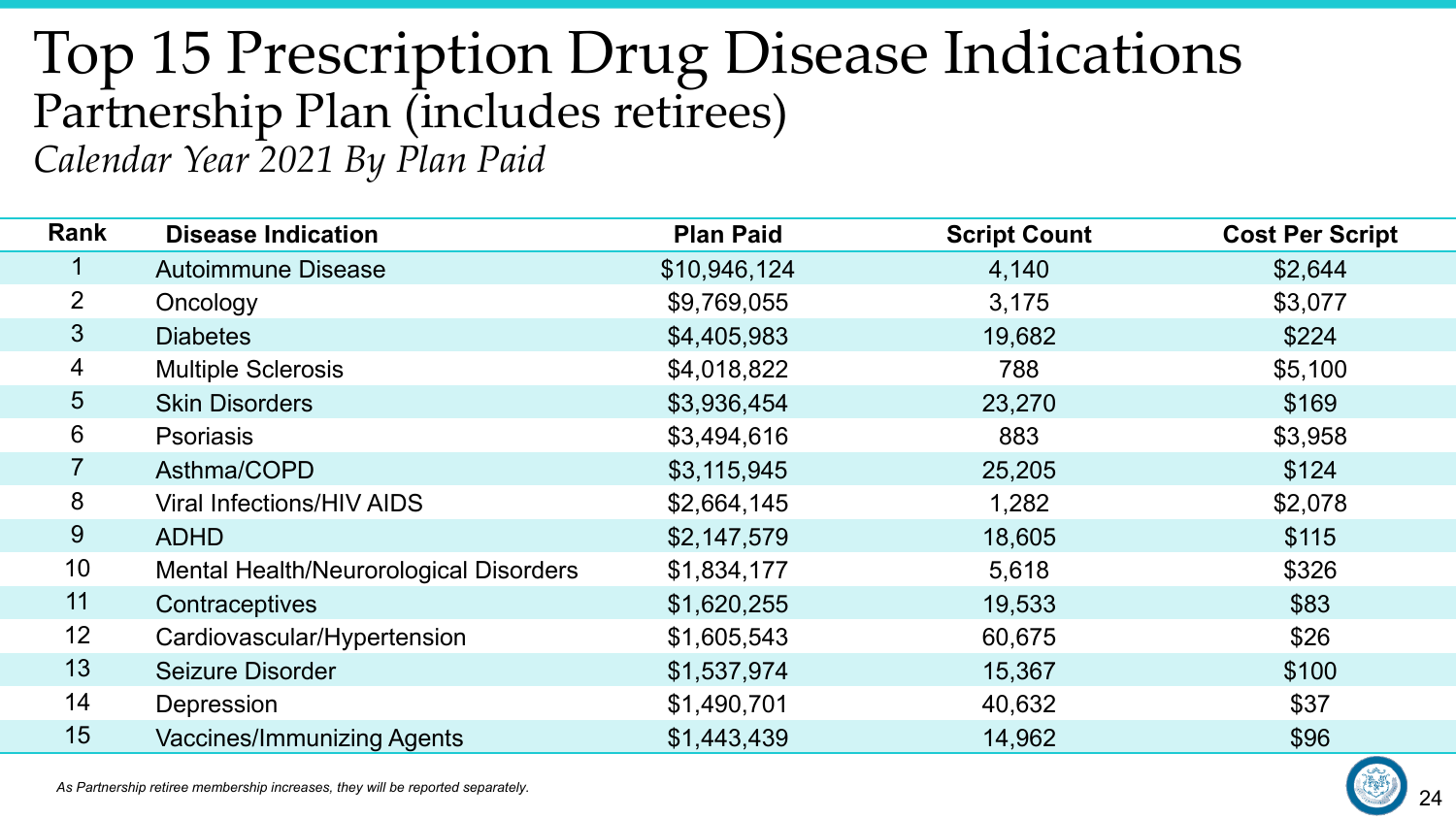#### Top 15 Medical Diagnosis Categories State Plan Active Population *Calendar Year 2021 By Plan Paid*

| <b>Rank</b>     | <b>Diagnosis Description</b>                                                                      | <b>Plan Paid</b> |
|-----------------|---------------------------------------------------------------------------------------------------|------------------|
|                 | Encounter for other aftercare and medical care <sup>1</sup>                                       | \$31,074,842     |
| 2               | Encounter for general examination without complaint, suspected or reported diagnosis <sup>2</sup> | \$18,519,483     |
| $\mathfrak{S}$  | Encounter for screening for malignant neoplasms                                                   | \$16,814,245     |
| $\overline{4}$  | Multiple sclerosis                                                                                | \$13,268,140     |
| $5\overline{)}$ | Dorsalgia (various types of back pain)                                                            | \$11,476,423     |
| 6               | Other sepsis                                                                                      | \$11,196,335     |
|                 | Contact with and (suspected) exposure to communicable diseases                                    | \$9,291,399      |
| 8               | Other anxiety disorders                                                                           | \$8,957,706      |
| 9               | Encounter for other special examination without complaint, suspected or reported diagnosis        | \$8,713,546      |
| 10              | Liveborn infants according to place of birth and type of delivery                                 | \$8,692,765      |
| 11              | Other joint disorder, not elsewhere classified                                                    | \$8,496,311      |
| 12              | Alcohol related disorders                                                                         | \$8,320,287      |
| 13              | Reaction to severe stress, and adjustment disorders                                               | \$8,210,784      |
| 14              | Abdominal and pelvic pain                                                                         | \$7,998,403      |
| 15              | Major depressive disorder, recurrent                                                              | \$7,976,565      |

<sup>1</sup>This category captures admissions for cancer treatment, including chemotherapy, immunotherapy, and radiation therapy, as well as monitoring certain drug levels for patients on long-term drug therapy.<br><sup>2</sup>This category ca

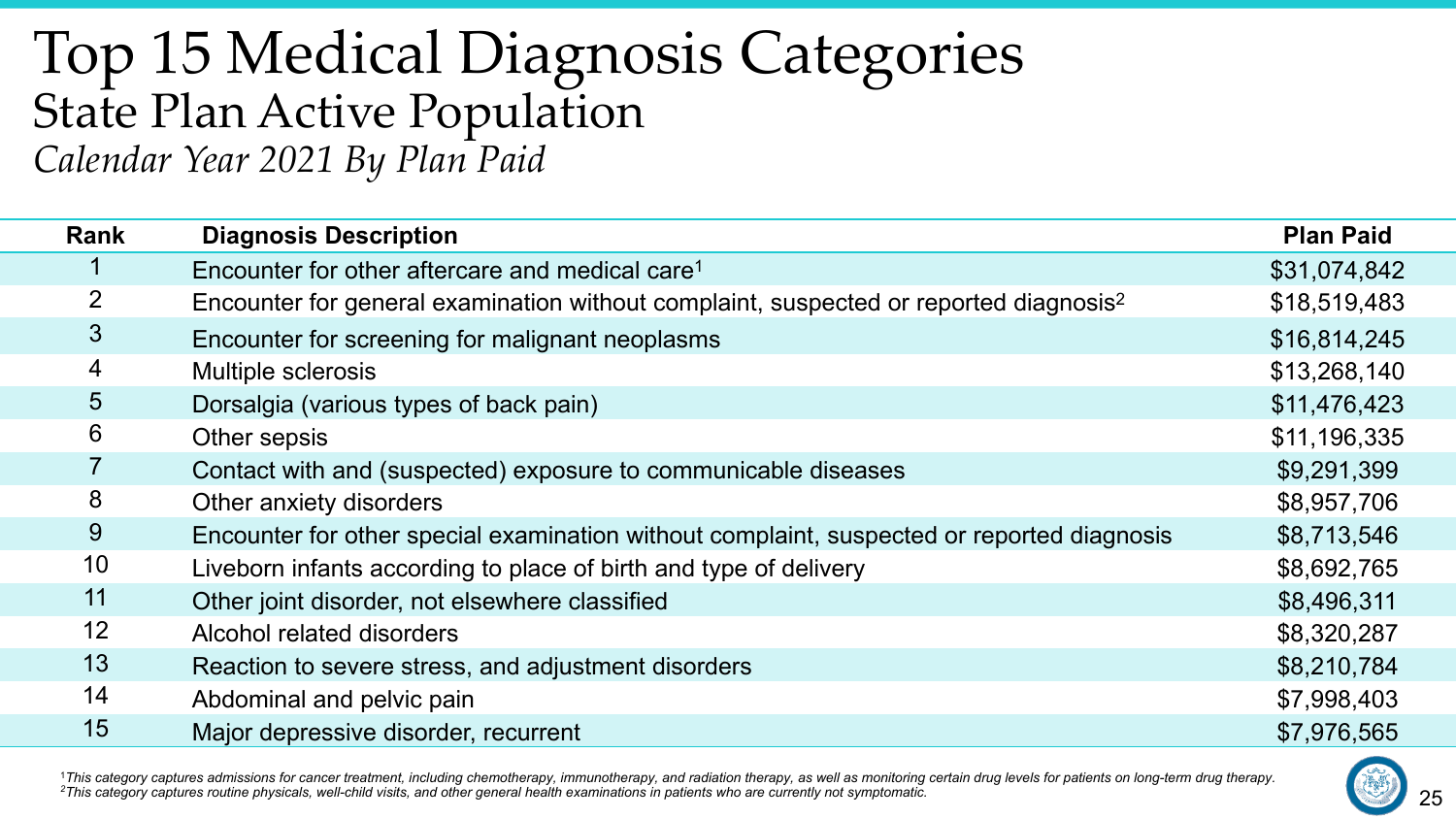#### Top 15 Medical Diagnosis Categories State Plan Non-Medicare Retirees *Calendar Year 2021 By Plan Paid*

| <b>Rank</b>     | <b>Diagnosis Description</b>                                                                      | <b>Plan Paid</b> |
|-----------------|---------------------------------------------------------------------------------------------------|------------------|
|                 | Encounter for other aftercare and medical care <sup>1</sup>                                       | \$17,032,133     |
| $\overline{2}$  | Encounter for screening for malignant neoplasms                                                   | \$7,195,137      |
| $\mathbf{3}$    | Osteoarthritis of knee                                                                            | \$5,135,123      |
| $\overline{4}$  | Encounter for general examination without complaint, suspected or reported diagnosis <sup>2</sup> | \$4,652,638      |
| $5\overline{)}$ | Dorsalgia (various types of back pain)                                                            | \$4,488,406      |
| 6               | Other sepsis                                                                                      | \$4,318,733      |
| $\overline{7}$  | <b>Multiple sclerosis</b>                                                                         | \$4,112,304      |
| 8               | Alcohol related disorders                                                                         | \$3,529,276      |
| 9               | Other joint disorder, not elsewhere classified                                                    | \$3,405,832      |
| 10              | Osteoarthritis of hip                                                                             | \$3,306,581      |
| 11              | Pain in throat and chest                                                                          | \$3,042,775      |
| 12              | Malignant neoplasm of breast                                                                      | \$3,041,979      |
| 13              | Other spondylopathies                                                                             | \$2,917,184      |
| 14              | Encounter for other special examination without complaint, suspected or reported diagnosis        | \$2,803,749      |
| 15              | Major depressive disorder, recurrent                                                              | \$2,769,261      |

<sup>1</sup>This category captures admissions for cancer treatment, including chemotherapy, immunotherapy, and radiation therapy, as well as monitoring certain drug levels for patients on long-term drug therapy.<br><sup>2</sup>This category ca

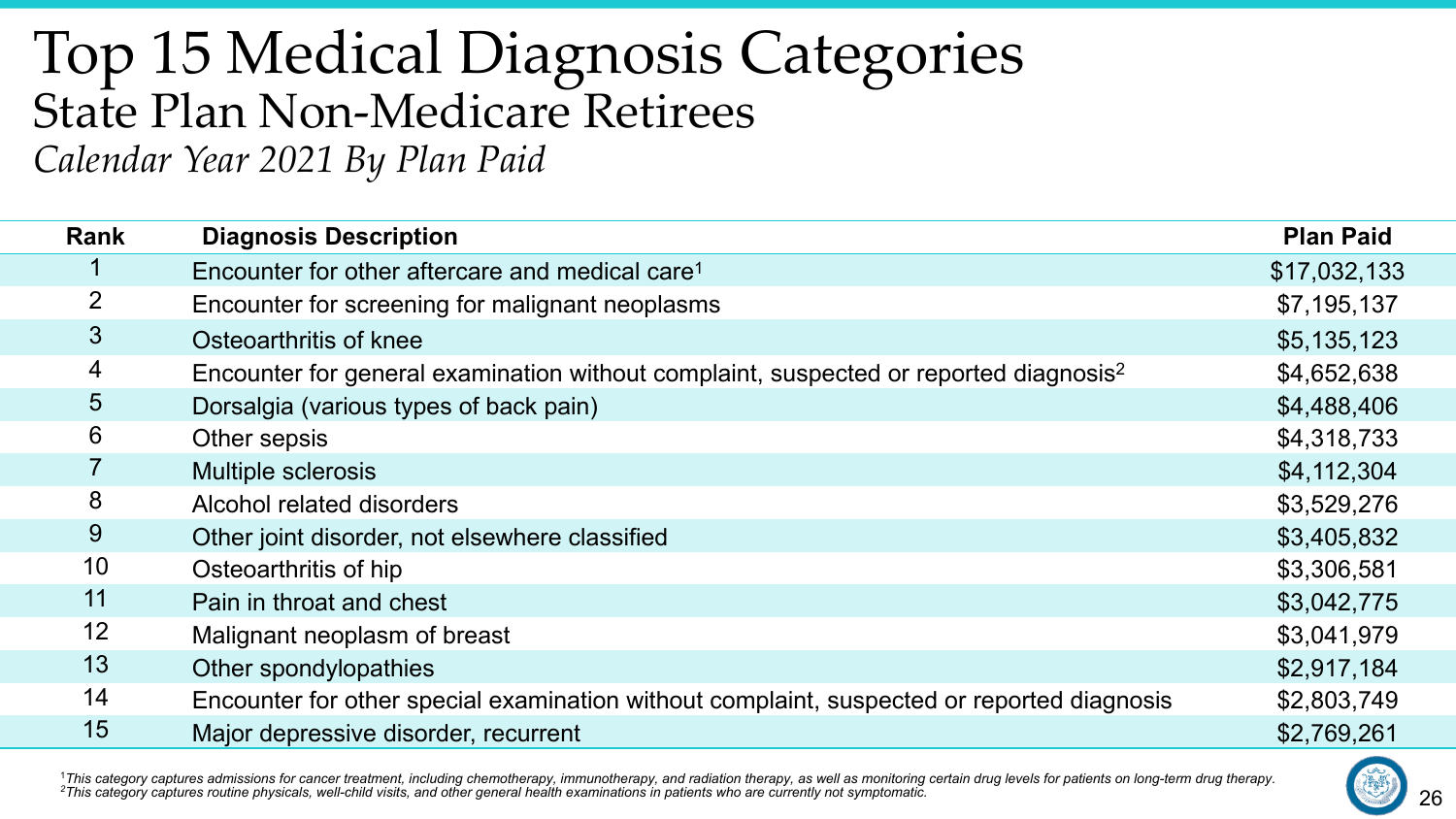#### Top 15 Medical Diagnosis Categories State Plan Medicare Retirees *Calendar Year 2021 By Plan Paid*

| Rank            | <b>Diagnosis Description</b>                                                                      | <b>Plan Paid</b> |
|-----------------|---------------------------------------------------------------------------------------------------|------------------|
|                 | Encounter for other aftercare and medical care <sup>1</sup>                                       | \$28,186,656     |
| $\overline{2}$  | Other sepsis                                                                                      | \$22,338,854     |
| $\mathfrak{S}$  | Osteoarthritis of knee                                                                            | \$11,150,221     |
| $\overline{4}$  | Chronic kidney disease (CKD)                                                                      | \$10,551,316     |
| $5\overline{)}$ | Type 2 diabetes mellitus                                                                          | \$9,495,490      |
| 6               | Chronic ischemic heart disease                                                                    | \$9,114,575      |
|                 | Other retinal disorders                                                                           | \$8,993,618      |
| 8               | Atrial fibrillation and flutter                                                                   | \$8,887,088      |
| 9               | Fracture of femur                                                                                 | \$8,345,773      |
| 10              | Age-related cataract                                                                              | \$6,740,419      |
| 11              | Other spondylopathies                                                                             | \$6,596,692      |
| 12              | Dorsalgia (various types of back pain)                                                            | \$6,336,963      |
| 13              | Encounter for general examination without complaint, suspected or reported diagnosis <sup>2</sup> | \$6,301,837      |
| 14              | Encounter for screening for malignant neoplasms                                                   | \$6,166,764      |
| 15              | Respiratory failure, not elsewhere classified                                                     | \$6,113,217      |

<sup>1</sup>This category captures admissions for cancer treatment, including chemotherapy, immunotherapy, and radiation therapy, as well as monitoring certain drug levels for patients on long-term drug therapy.<br><sup>2</sup>This category ca

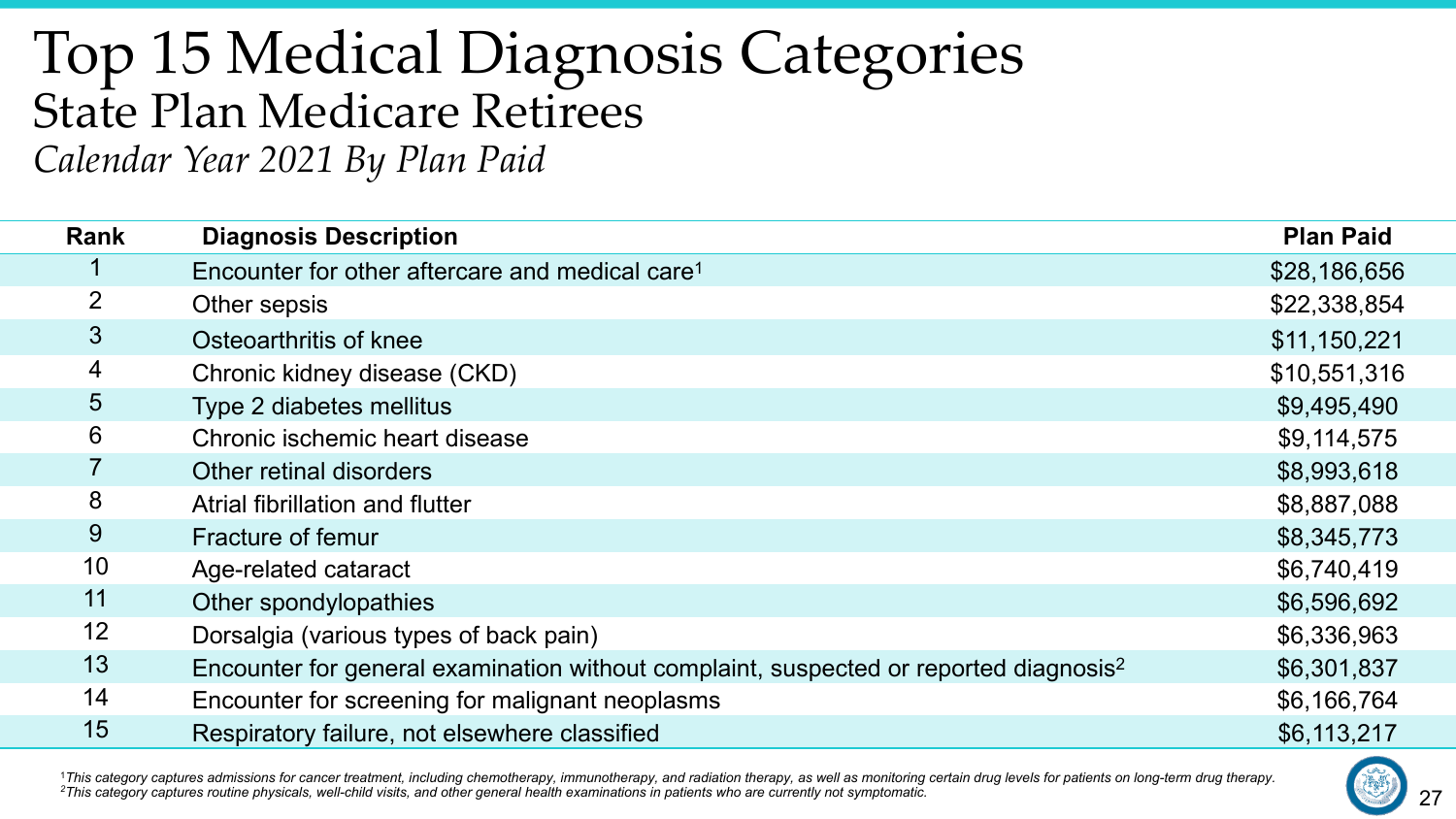#### Top 15 Medical Diagnosis Categories Partnership Plan (includes retirees) *Calendar Year 2021 By Plan Paid*

| <b>Rank</b>     | <b>Diagnosis Description</b>                                                                      | <b>Plan Paid</b> |
|-----------------|---------------------------------------------------------------------------------------------------|------------------|
|                 | Encounter for other aftercare and medical care <sup>1</sup>                                       | \$18,585,496     |
| 2               | Encounter for screening for malignant neoplasms                                                   | \$9,197,440      |
| $\mathbf{3}$    | Encounter for general examination without complaint, suspected or reported diagnosis <sup>2</sup> | \$9,036,211      |
| $\overline{4}$  | Liveborn infants according to place of birth and type of delivery                                 | \$8,149,275      |
| $5\overline{)}$ | Other sepsis                                                                                      | \$7,511,833      |
| 6               | Contact with and (suspected) exposure to communicable diseases                                    | \$6,189,078      |
| $\overline{7}$  | Encounter for other special examination without complaint, suspected or reported diagnosis        | \$5,025,353      |
| 8               | Multiple sclerosis                                                                                | \$4,994,513      |
| 9               | Other anxiety disorders                                                                           | \$4,993,679      |
| 10              | Malignant neoplasm of breast                                                                      | \$4,527,374      |
| 11              | Dorsalgia (various types of back pain)                                                            | \$4,366,384      |
| 12              | Osteoarthritis of knee                                                                            | \$4,278,303      |
| 13              | Alcohol related disorders                                                                         | \$4,178,356      |
| 14              | Reaction to severe stress, and adjustment disorders                                               | \$4,007,396      |
| 15              | Chronic kidney disease (CKD)                                                                      | \$3,952,175      |

<sup>1</sup>This category captures admissions for cancer treatment, including chemotherapy, immunotherapy, and radiation therapy, as well as monitoring certain drug levels for patients on long-term drug therapy.<br><sup>2</sup>This category ca

*As Partnership retiree membership increases, they will be reported separately.*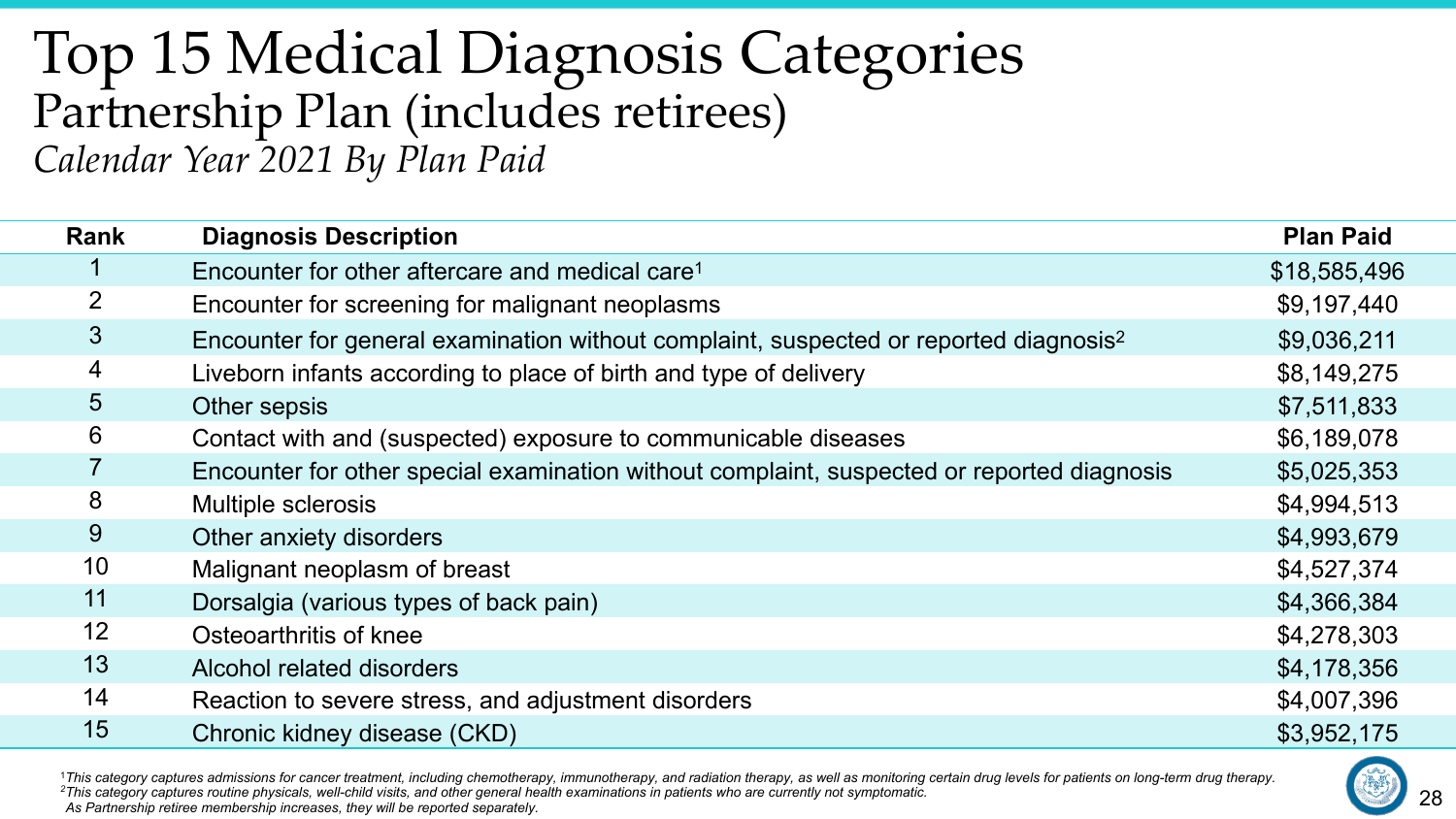#### Distribution of Medical Claims By Membership *Calendar Year 2021 By Plan Paid– State Plan Active Population*



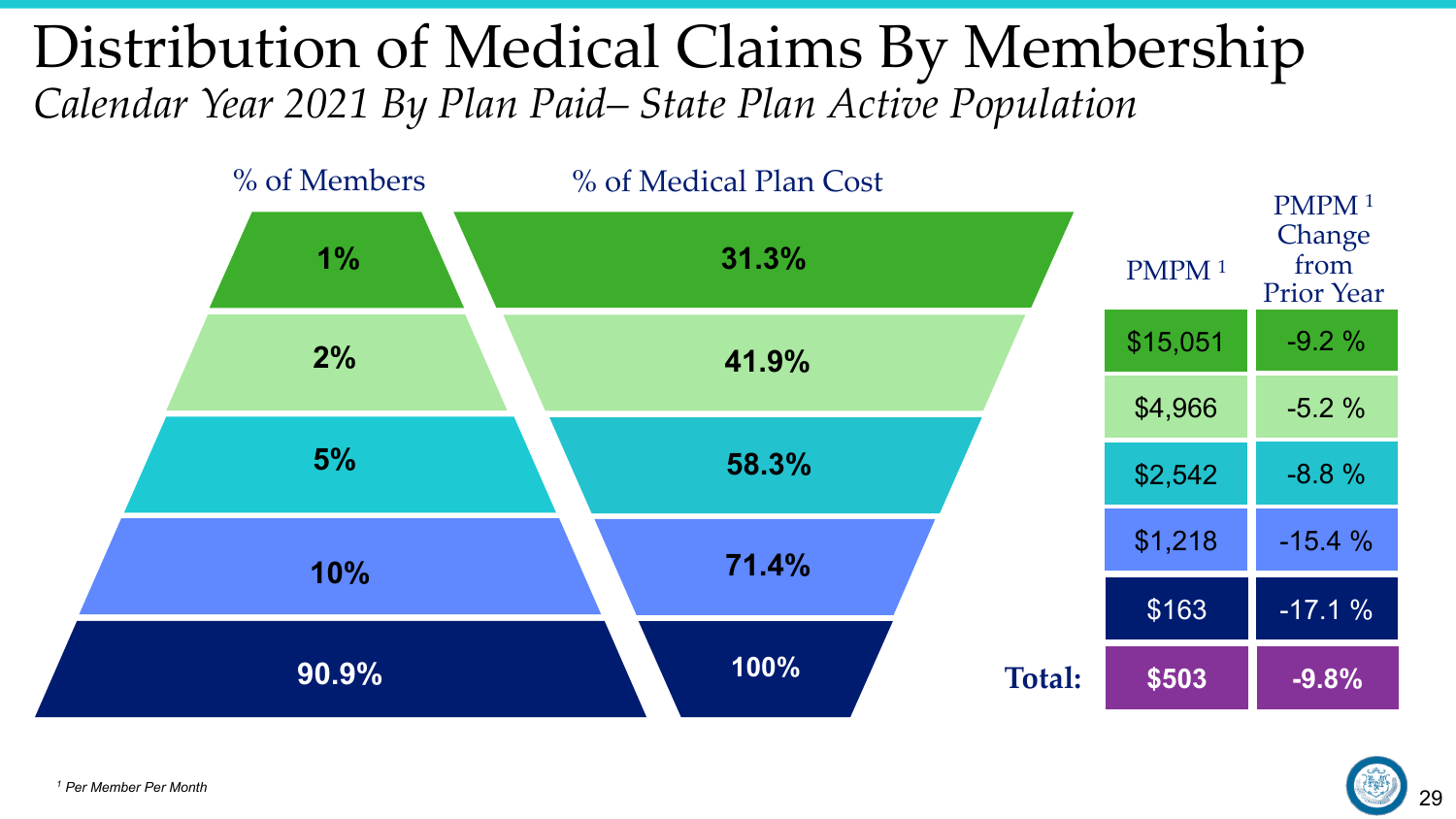#### Distribution of Medical Claims By Membership *Calendar Year 2021 By Plan Paid– State Plan Non-Medicare Population*



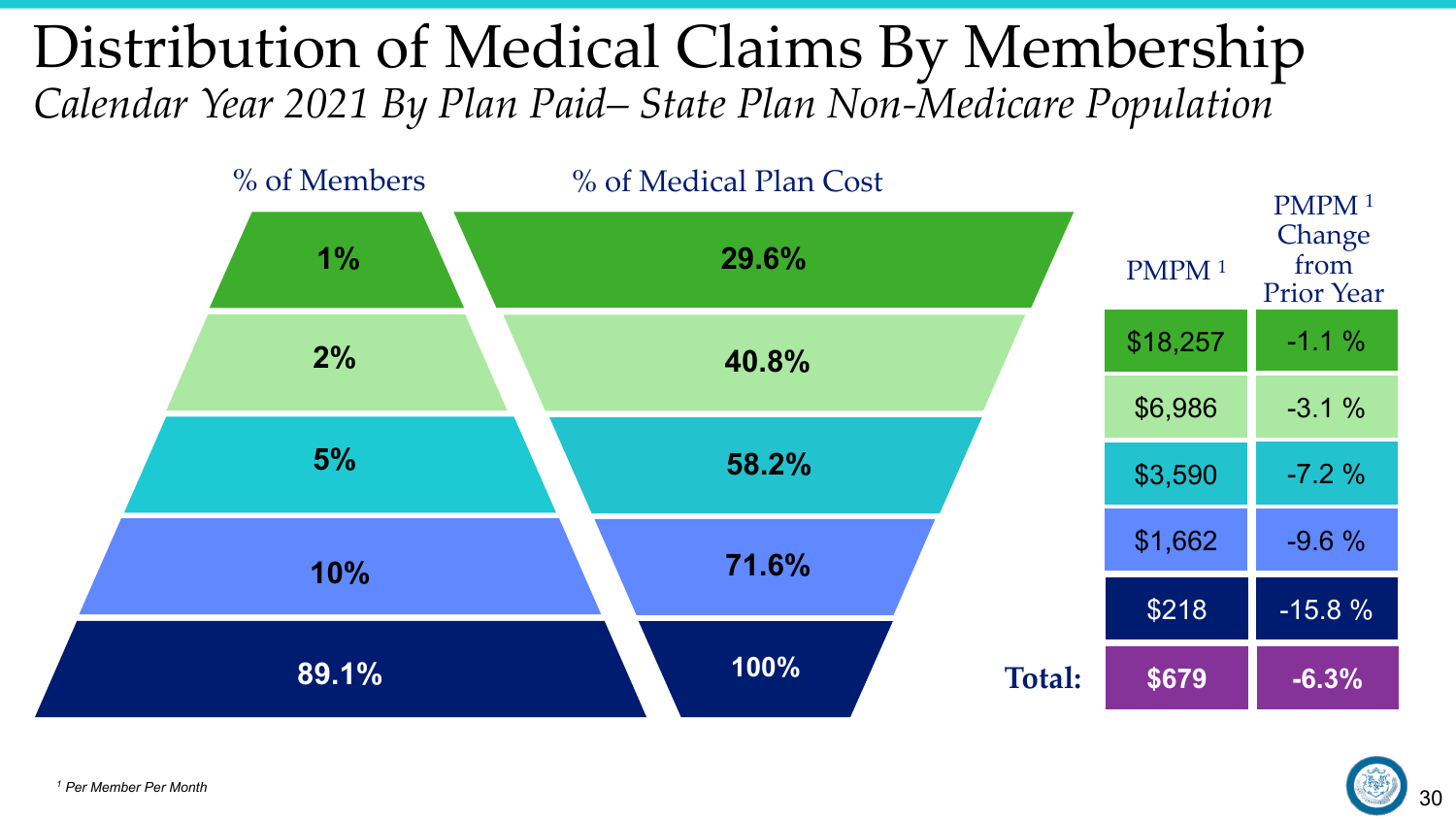#### Distribution of Medical Claims By Membership *Calendar Year 2021 By Plan Paid– State Plan Medicare Population*